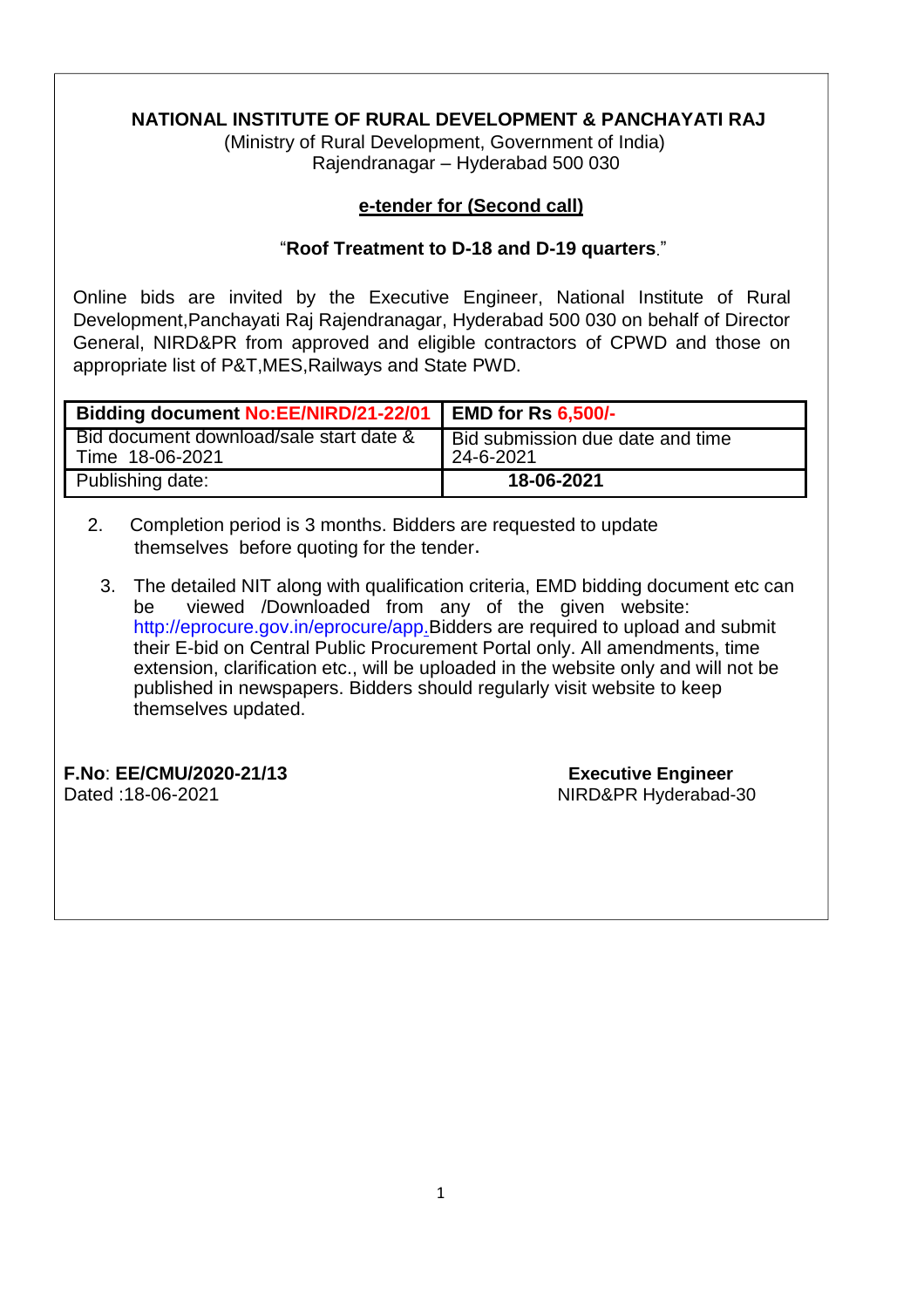## **NATIONAL INSTITUTE OF RURAL DEVELOPMENT & PANCHAYATI RAJ**

(Ministry of Rural Development, Government of India) Rajendranagar – Hyderabad 500 030

Online bids are invited under stage two bid system for the

## **"Roof Treatment to D-18 and D-19 quarters". (2nd Call)**

Tender documents may be downloaded from NIRD&PR website [http://eprocure.gov.in/eprocure/app.a](http://eprocure.gov.in/eprocure/app)sper the schedule as given in Critical date sheet as under

| <b>Published date</b>                     | 18-06-2021 | at 10.00 AM |
|-------------------------------------------|------------|-------------|
| Bid document download/ sale start<br>date | 18-06-2021 | at 10.00 AM |
| <b>Clarification start date</b>           | 18-06-2021 | at 10.00 AM |
| <b>Clarification end date</b>             | 24-06-2021 | at 10.00 AM |
| <b>Bid submission start date</b>          | 18-06-2021 | at 10.00 AM |
| <b>Bid submission end date</b>            | 24-06-2021 | at 10.00 AM |
| <b>Technical Bid opening date</b>         | 25-06-2021 | at 10.00 AM |

#### **CRITICAL DATE SHEET**

**2.** Bids shall be submitted online only at CPPP website [http://eprocure.gov.in/eprocure/app.](http://eprocure.gov.in/eprocure/app)

.

- **3.** Not more than one tender shall be submitted by one contractor or contractors having business relationship. Under no circumstance will father and his son(s) or other close relations who have business relationship with one another (i.e. when one or more partner(s) / director(s) are common be allowed to tender for the same contract as separate competitors. A breach of this condition will render the tenders of both parties liable to rejection.
- **4. Applicant contractor must provide demand draft for Rs 6,500/- (Rupees Six thousand five hundred only) (to be purchased on or after publication date of this tender) in favour of NIRDPR, Rajendranagar, Hyderabad 500030 and payable at Hyderabad obtained from any Nationalized/ Scheduled Bank downloaded tenders towards Earnest Money Deposit. All applicable bank charges shall be borne by the applicant and he shall not have any claim what so ever on this account on government.**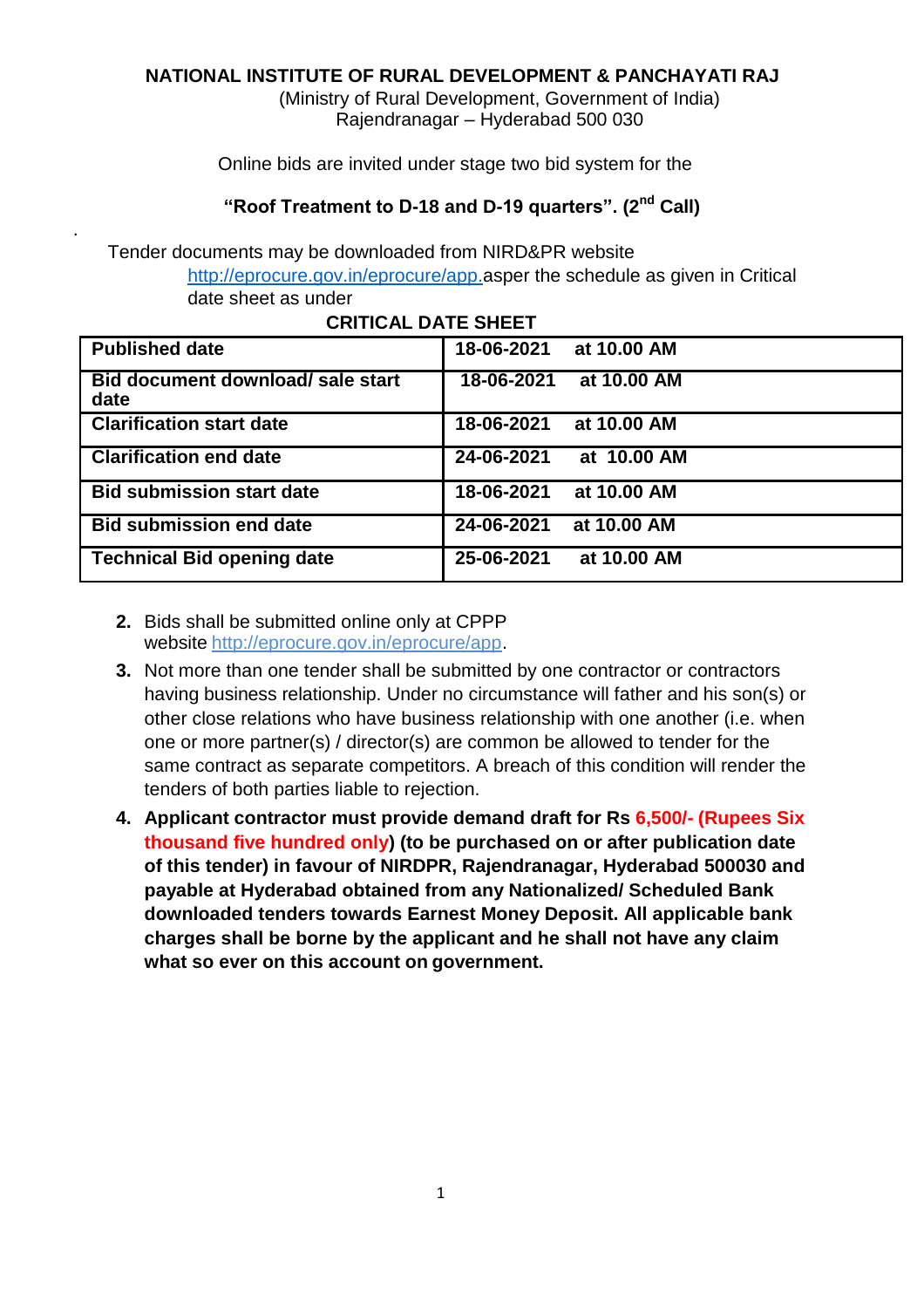- **5. The Hard Copy of original instruments i.e. Demand Draft in respect of Earnest Money Deposit, other documents must be delivered to the Executive Engineer, NIRDPR, Rajendranagar, Hyderabad 500 030 on or before bid opening date/ time as mentioned in critical date sheet Tenderer shall likely to be liable for legal action for non-submission of original payment instrument like DD etc. against the submitted bid.**
- **6. Bids will be opened online as per date/ time as mentioned in the Notice Inviting Tender at Central Public Procurement Portal (**<http://eprocure.gov.in/eprocure/app>**.) after online opening of Technical-Bid the results of their qualification as well price bid opening will be intimated later.**

## **Submission of Tender:**

The tender shall be submitted online in two parts viz., technical bid and financial bid. The offers submitted by telegram/ Fax/ email shall not be considered. No correspondence will be entertained in this matter.

## **Instructions for Online Bid Submission:**

As per the directives of Department of Expenditure, this tender document has been published on the Central Public Procurement Portal (URL <http://eprocure.gov.in/eprocure/app>.). The bidders are required to submit soft copies of their bids electronically on the CPP portal, using valid Digital Signature Certificates. The instructions given below are meant to assist the bidders in registering on the CPP Portal, prepare their bids in accordance with the requirements and submitting their bids online on the CPP Portal.

More information useful for submitting online bids on the CPP Portal may be obtained at: [http://eprocure.gov.in/eprocure/app.](http://eprocure.gov.in/eprocure/app)

## **Registration**:

- 1. Bidders are required to enroll on the e-Procurement module of the Central Public Procurement Portal (URL <http://eprocure.gov.in/eprocure/app>.) by clicking on the link" **Online Bidder Enrollment**" on the CPP Portal is free of charge.
- 2. As part of the enrolment process, the bidders will be required to choose a unique username and assign a password for their accounts.
- 3. Bidders are advised to register their valid e-mail address and mobile numbers as part of the registration process. These would be used for any communication from the CPP Portal.
- 4. Upon enrolment, the bidders will be required to register their valid Digital Signature Certificate (Class II or Class III Certificates with signing key usage) issued by any Certifying Authority recognized by CCA India (e.g. Sify / TCS /nCode /eMudhra etc.), with their profile.
- 5. Only one valid DSC should be registered by the a bidder. Please note that the bidders are responsible to ensure that they do not lend their DSC"s to others which may lead to misuse.
- 6. Bidder then logs in to the site through the secured log-in by entering their user ID/ password and the password of the DSC/ e-Token.

## **Contractor EXECUTIVE ENGINEER**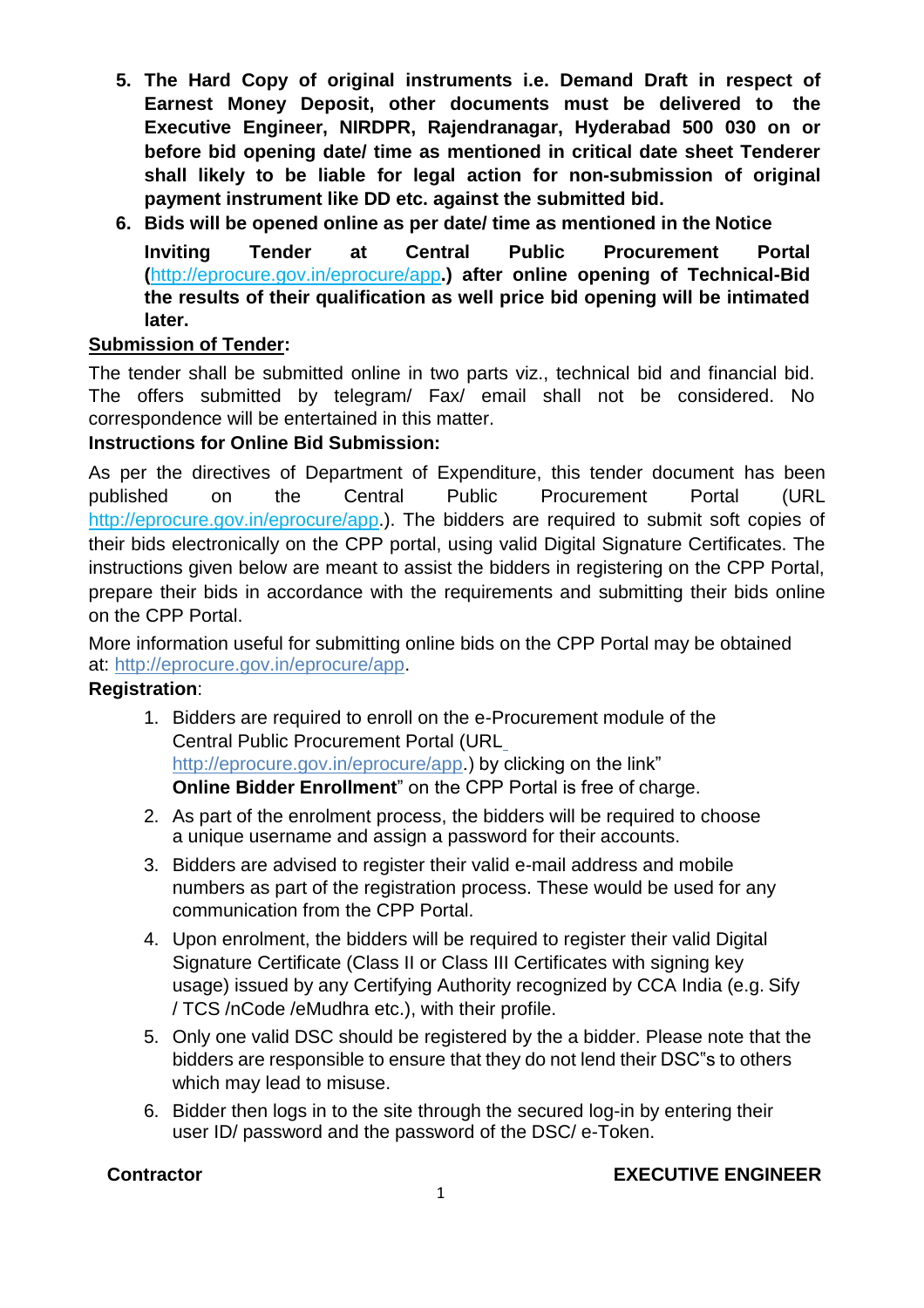## **Searching for Tender Documents:**

- 1. There are various search options built in the CPP Portal, to facilitate bidders to search active tenders by several parameters. These parameters could include Tender ID, organization name, location, date value etc. there is also an option of advanced search for tenders wherein the bidders may combine a number of search parameters such as organization name, form of contract, location, date other keywords etc to search for a tender published on the CCP Portal.
- 2. Once the bidders have selected the tenders they are interested in they may download the required documents / tender schedules. These tenders can be moved to the respective "My Tenders" folder. This would enable the CPP Portal to intimate the bidders through SMS / e-mail in case there is any corrigendum issued to the tender document.
- 3. The bidder should make a note of the unique Tender ID assigned to each tender, in case they want to obtain any clarification / help from the helpdesk

## **Preparation of Bids**

- 1. Bidder should take into account any corrigendum published on the tender document before submitting their bids.
- 2. Please go through the tender advertisement and the tender document carefully to understand the documents required to be submitted as part of the bid. Please note the number of covers in which the bid documents have to be submitted, the number of documents – including the names and content of each of the document that need to be submitted. Any deviations from these may lead to rejection of the bid.
- 3. Bidder, in advance should get ready the bid documents to be submitted as indicated in the tender document/ schedule and generally, they can be in PDF/ XLS / RAR / DWF formats. Bid documents may be scanned with 300 dpi with black and white option.
- 4. To avoid the time and effort required in uploading the same set of standard documents which are required to be submitted as a part of every bid, a provision of uploading such standard documents (i.e. PAN Card copy, annual reports, auditor certificates etc) has been provided to the bidders. Bidders can use "My Space" area available to them to upload such documents. These documents may be directly submitted from the "My Spare" area while submitting a bid, and need not be uploaded again and again. This will lead to a reduction in the time required for bid submission process

## **Submission of Bids:**

- **1.** Bidder should log into the site well in advance for bid submission so that he / she upload the bid in time i.e. on or before the bid submission time. Bidder will be responsible for any delay due to other issues.
- **2.** The bidder has to digitally sign and upload the required bid documents one by one as indicated in the tender document.
- **3.** Bidder as to select the payment option as "offline" to pay the tender fee / EMD as applicable and enter details of the instrument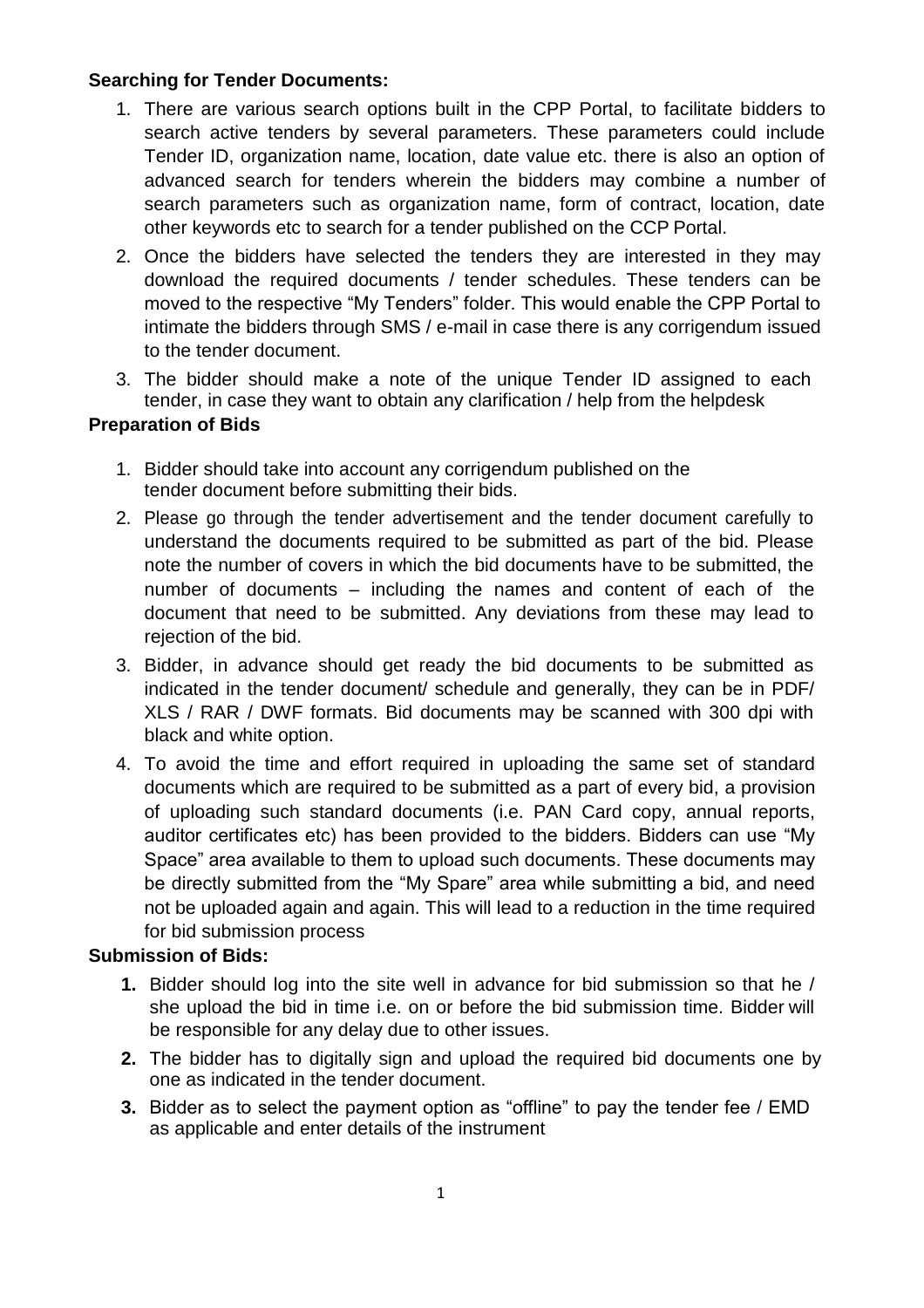- **4.** Bidder should prepare the EMD as per the instructions specified in the tender document. The original should be posted/ couriered/ given in person to the Tender Processing section, latest by the last date of bid submission. The details of the DD/ any other accepted instrument, physically sent, should tally with the details available in the scanned copy and the data entered during bid submission time. Otherwise the uploaded bid will be rejected.
- **5.** A standard price bid format has been provided with the tender document to be filled by all the bidders. Bidders are requested to note that they should necessarily submit their financial bids in the format provided and no other format is acceptable. Bidders are required to download the file and quote the amount on hard copy. Once the details have been completed, the bidder should submit it online in form of soft copy, if the file is found to be modified by the bidder, the bid will be rejected.
- **6.** The server time (which is displayed on the bidders dashboard) will be considered as the standard time for referencing the deadlines for submission of the bids by the bidders, opening of bids etc. The bidders should flow this time during bid submission.
- **7.** All the documents being submitted by the bidders would be encrypted using PKI encryption techniques to ensure the secrecy of the data. The data entered cannot be viewed by unauthorized persons until the time of bid opening. The confidentially of the bids is maintained using the secured Socket Layer 128 bit encryption technology. Data storage encryption of sensitive field is done.
- **8.** The uploaded tender documents become readable only after the tender opening by the authorized bid openers.
- **9.** Upon the successful and timely submission of bids, the portal will give a successful bid submission message and a bid summary will be displayed with the bid no and the data and time of the bid with all other relevant details.
- **10.**The bid summary has to be printed and kept at an acknowledgement of the submission of the bid opening meetings.

#### **Assistance to Bidders:**

1. Any queries relating to the tender document and the terms and conditions contained therein should be addressed to the Tender Inviting Authority for a tender or the relevant contact person, contact details for tender related queries :Executive Engineer CMU.,NIRD&PR in office hours from 10:30 am to 5:30 pm on PH:040- 24008555 ,Hyderabad.

2. Any queries relating to the process of online bid submission or queries relating to CPP Portal in general may be directed to the 24 x 7 CPP Portal Helpdesk. The contact number for the helpdesk is 1800 233 73

#### **Contractor EXECUTIVE ENGINEER**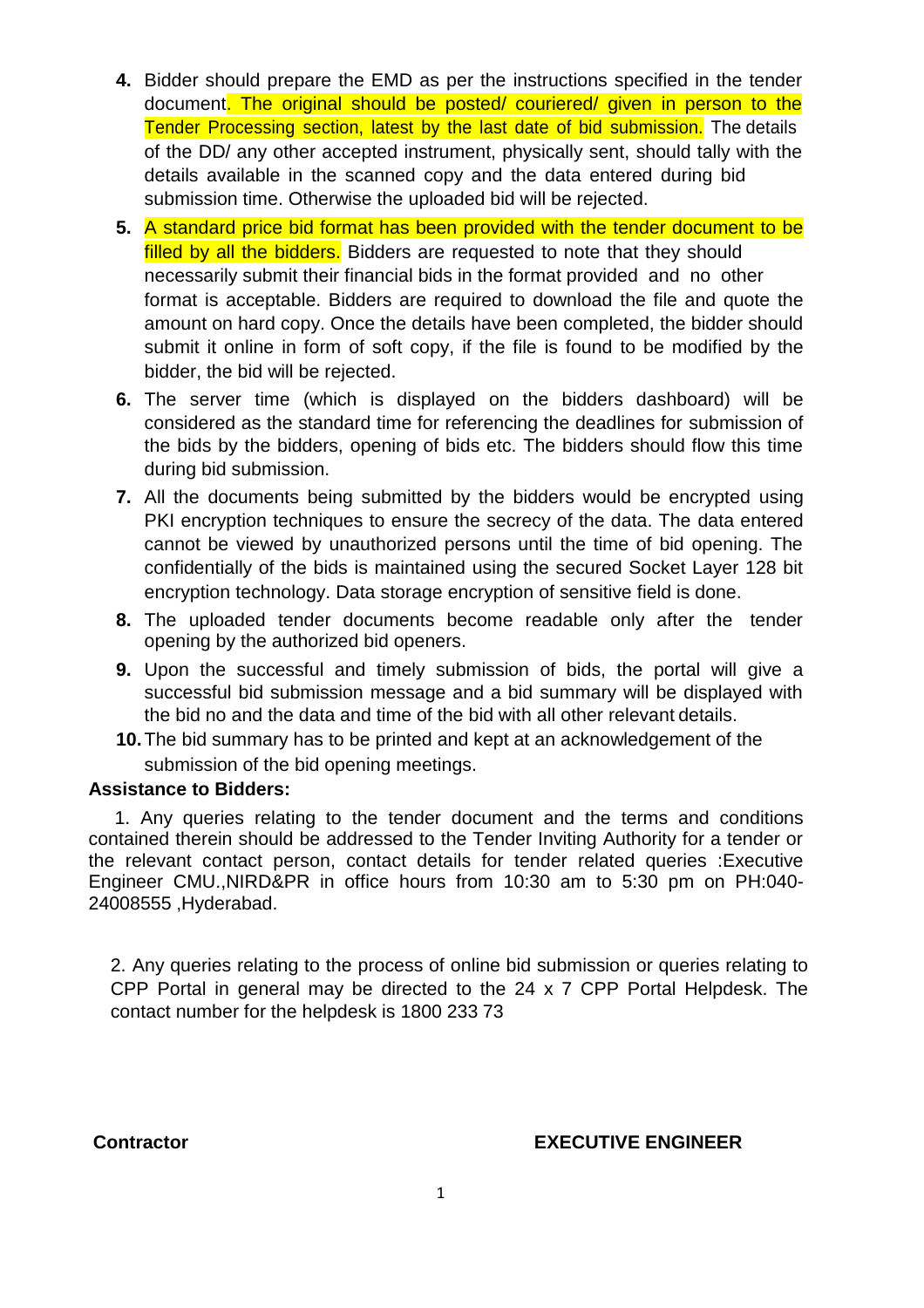## **Part 1 : (Technical Bid)**

The following documents are to be furnished by the Contactor in  $1_{st}$  Cover as per the tender document.

scanned copies of the following

- **1.** Scanned copy of Contractor Registration Certificate
- **2.** Scanned copies of Income Tax/ PAN card/
- **3.** Scanned copy of GST Registration
- **4.** The Demand Draft for **Rs.6,500/-** towards Earnest Money Deposit (EMD).

**Note:** The original demand draft towards Earnest Money Deposit and hard copies of the above documents should be submitted on or before bid submission closing date and time to **Executive Engineer, NIRD&PR, Hyderabad.**

.

**Contractor EXECUTIVE ENGINEER**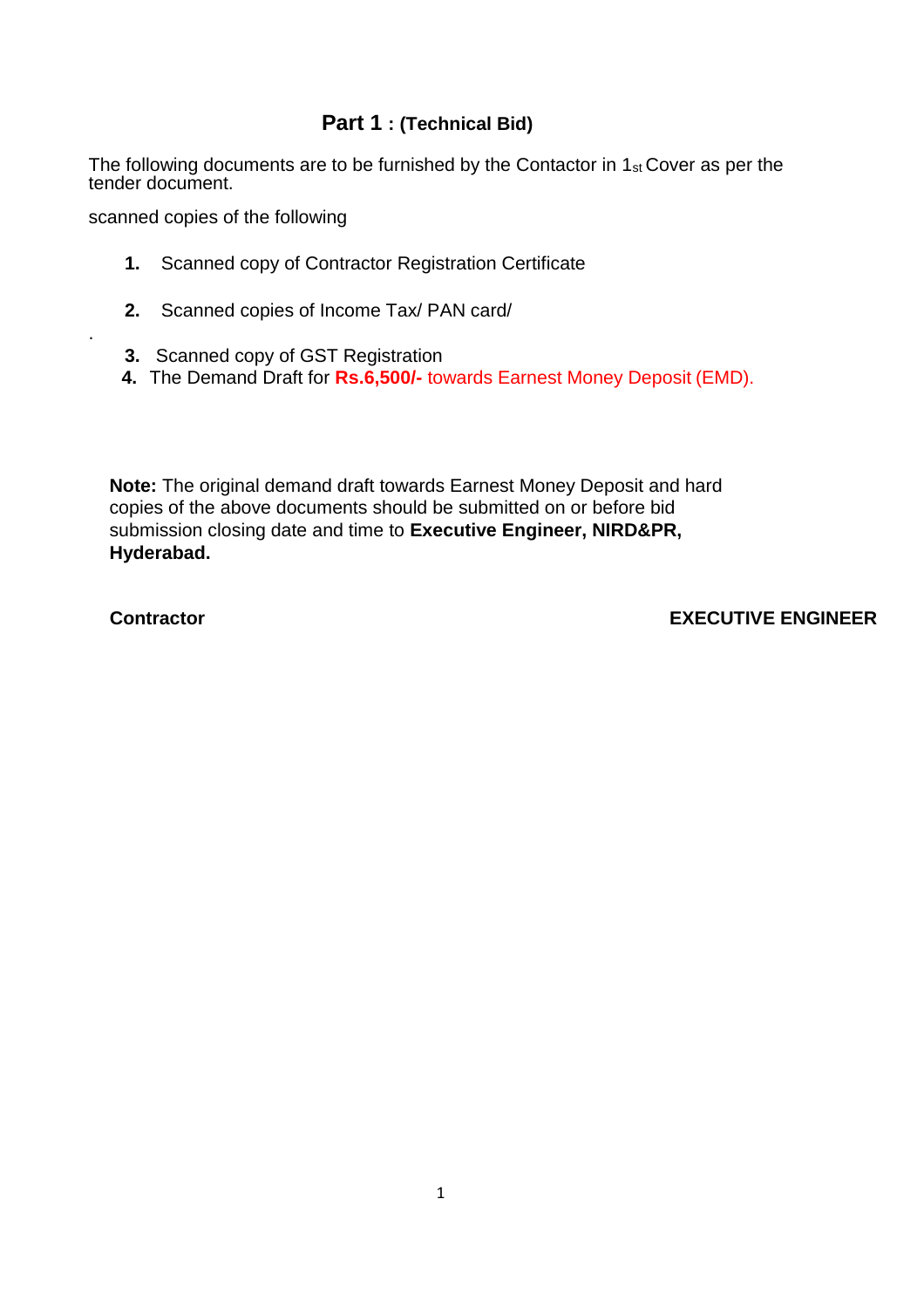#### **Abstract Estimate**

## **Name of the work: Roof Treatment to D-18 & 19 quarters.**

| S.No.            | Description of items                                                                                                                                                                                                                                                                                                                                                                                                                             | Qty             | Per        | Rate    | Amount      |
|------------------|--------------------------------------------------------------------------------------------------------------------------------------------------------------------------------------------------------------------------------------------------------------------------------------------------------------------------------------------------------------------------------------------------------------------------------------------------|-----------------|------------|---------|-------------|
| 1.               | Dismantling old plaster or skirting raking out<br>joints and cleaning the surface for plaster<br>including disposal of rubbish to the dumping<br>ground within 50 metres lead.                                                                                                                                                                                                                                                                   | 230             | sqm        | $39/-$  | 8970.00     |
| 2.               | Reinforced cement concrete work in beams,<br>suspended floors, roofs having slope up to 15°<br>landings, balconies, shelves, chajjas, lintels,<br>bands, plain window sills, staircases and spiral<br>stair cases up to floor five level, excluding the<br>cost of centering, shuttering, finishing and<br>reinforcement,<br>a. 1:1.5:3 (1cement: 1.5 coarse sand: 3<br>graded stone aggregate 20 mm nominal<br>size).                           | 12 <sup>°</sup> | cum        | 9306    | 1,11,672.00 |
| 3.               | 12 mm cement plaster of mix : 1:4 (1 cement: 4<br>fine sand)                                                                                                                                                                                                                                                                                                                                                                                     | 230             | sqm        | 266.85  | 61,375.50   |
| $\overline{4}$ . | Brick work with common burnt clay F.P.S. (non<br>modular) bricks of class<br>designation 7.5 in superstructure above plinth<br>level up to floor V level in<br>all shapes and sizes in :<br>a. Cement mortar 1:6 (1 cement : 6 coarse<br>sand)                                                                                                                                                                                                   | 1.50            | cum        | 7590.45 | 11,385.67   |
| 5.               | Providing and fixing uPVC ball valves 25mm dia<br>for water tank.                                                                                                                                                                                                                                                                                                                                                                                | 4               | <b>Nos</b> | $394/-$ | 1576.00     |
| 6.               | Providing and fixing GI tank nipples<br>a. 25mm dia for tank                                                                                                                                                                                                                                                                                                                                                                                     | 4               | <b>Nos</b> | $175/-$ | 700.00      |
| 7.               | Removing and refixing of water tanks on<br>terrace                                                                                                                                                                                                                                                                                                                                                                                               | 2               | <b>Nos</b> | $600/-$ | 1200.00     |
| 8.               | Providing and fixing Chlorinated Polyvinyl<br>Chloride (CPVC) pipes, having thermal stability<br>for hot & cold water supply, including all CPVC<br>plain & brass threaded fittings, including fixing<br>the pipe with clamps at 1.00 m spacing. This<br>includes jointing of pipes & fittings with one step<br>CPVC solvent cement and testing of joints<br>completeas per direction of Engineer in Charge.<br>a. 25 mm nominal outer dia Pipes | 15              | mtrs       | 326.65  | 4899.75     |
| 9.               | Demolishing cement concrete manually/ by<br>mechanical means including disposal of material<br>within 50 metres lead as per direction<br>of Engineer - in - charge.<br>a. Nominal concrete 1:4:8 or leaner mix (i/c                                                                                                                                                                                                                              | 5               | cum        | 1072.80 | 5364.00     |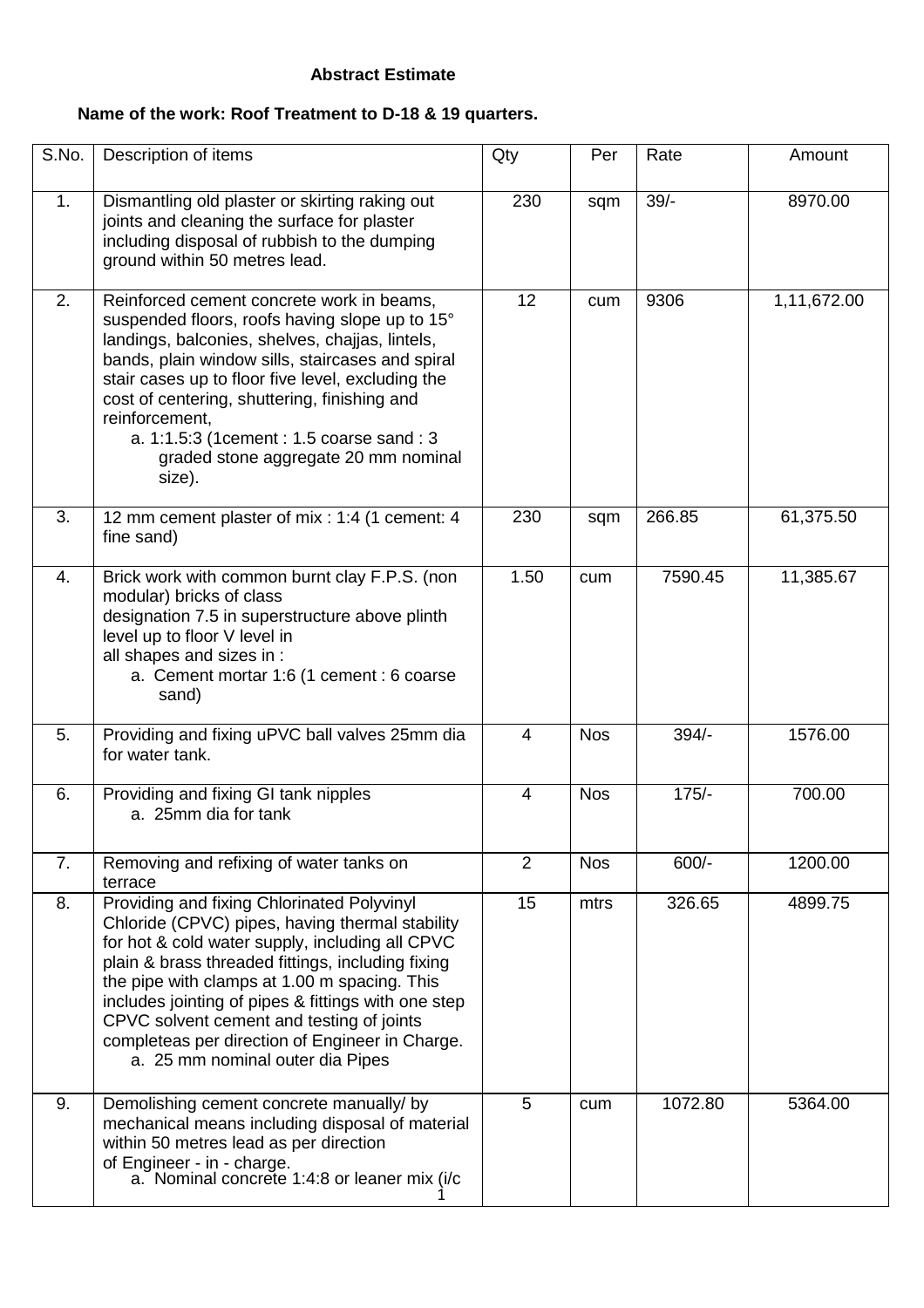|     | equivalent design mix)                                                                                                                                                                  |     |     |        |             |
|-----|-----------------------------------------------------------------------------------------------------------------------------------------------------------------------------------------|-----|-----|--------|-------------|
| 10. | Apply water cement coating using water proofing<br>material as per manufacturers specifications.                                                                                        | 225 | sqm | $30/-$ | 6750.00     |
| 11. | Adding water proofing liquid likes (zoriseott) in<br>concrete and plaster.                                                                                                              | 225 | cum | $20/-$ | 4500.00     |
| 12. | carriage of materials By Mechanical Transport<br>including loading, unloading and stacking Lime,<br>moorum, building rubbish.                                                           | 13  | cum | 104.94 | 1364.22     |
| 13. | Steel reinforcement for R.C.C. work including<br>straightening, cutting, bending, placing in<br>position and binding all complete above plinth<br>level.<br>a. Hot rolled deformed bars | 325 | Kg  | 83.50  | 27,137.50   |
| 14. | Wall painting with plastic emulsion paint of<br>approved brand and<br>manufacture to give an even shade:<br>a. One or more coats on old work                                            | 700 | sqm | 84.65  | 59,255.00   |
|     |                                                                                                                                                                                         |     |     |        | 3,06,149.64 |
|     | Add cost index except 6,7,10 & 11 i.e for Rs. 2,92,999.64 5.93% Rs.                                                                                                                     |     |     |        | 17,374.87   |
|     | Rs.                                                                                                                                                                                     |     |     |        |             |
|     | Grand Total Rs.                                                                                                                                                                         |     |     |        |             |

(Rupees Three lakh twenty three thousand five hundred and twenty five only)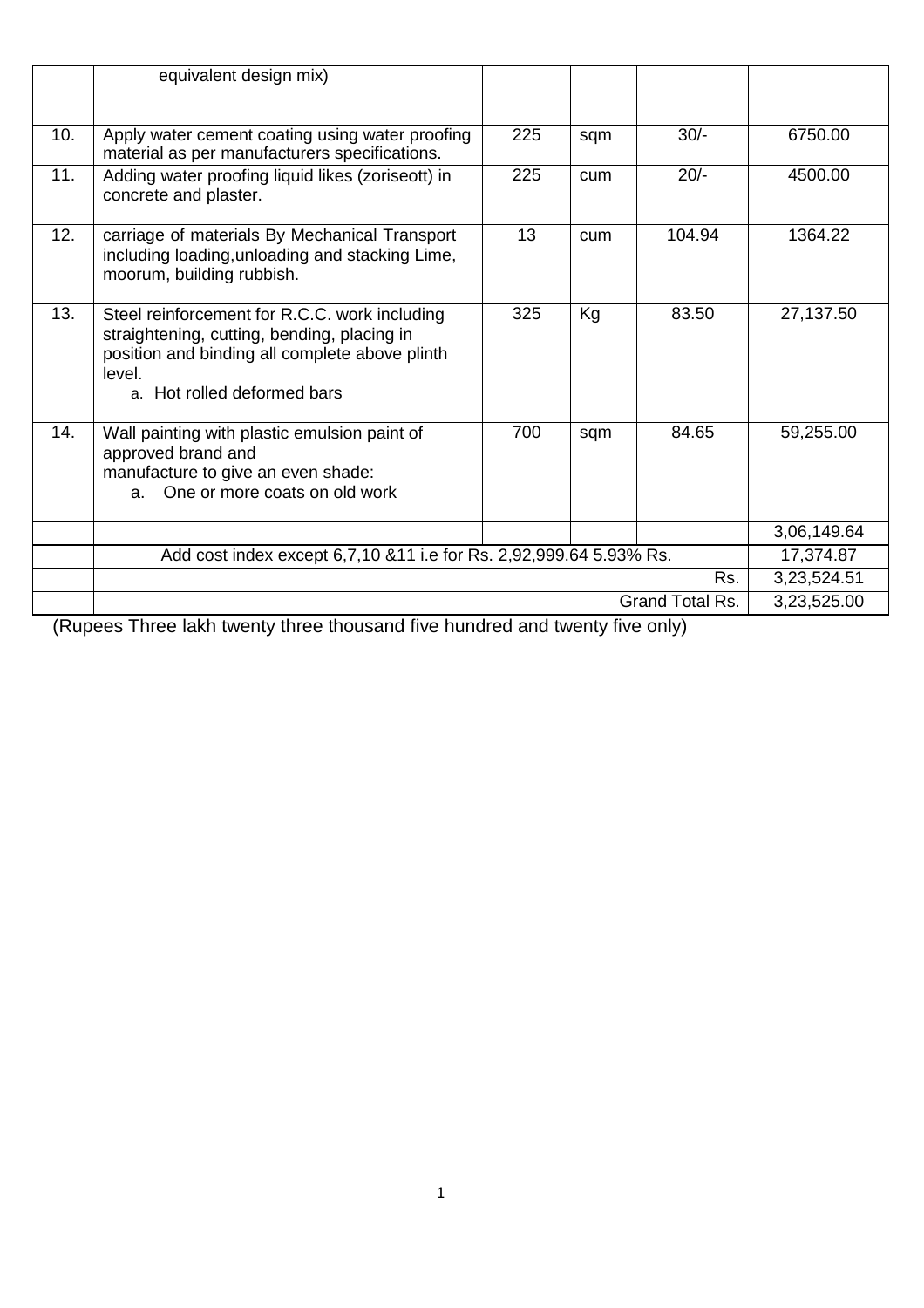#### **NATIONAL INSTITUTE OF RURAL DEVELOPMENT & PANCHAYATI RAJ** Proforma for Quoting the Rates NIT No. 18 /EE/ 2020-21 (EE's Office NIT No. 18 )

**Name of the work:** "Roof Treatment to D-18 and D-19 quarters."

Estimated Cost Put to Tender Rs.3,23,525/-

|                     | <b>Name of the Contractor</b> |                       |                                                       |                        |                   |
|---------------------|-------------------------------|-----------------------|-------------------------------------------------------|------------------------|-------------------|
| S.N<br>$\mathbf{o}$ | Name of component             | <b>Estimated cost</b> | Percentage above<br>below the<br>or<br>estimated cost | % in<br><b>Figures</b> | <b>Total Cost</b> |
| 1.                  | <b>Civil Work</b>             | Rs.3,23,525           |                                                       |                        |                   |
|                     |                               |                       |                                                       |                        |                   |
|                     | Grand Total Rs. Rs.3,23,525   |                       |                                                       |                        |                   |
|                     |                               |                       |                                                       |                        |                   |

## **IMPORTANT NOTE:**

- 1. The Estimated Cost Put to Tender has been worked out by taking into consideration the Cost Index of Hyderabad thereby enhancing by DSR 2018 items only in Civil & Electrical component items and considering the Market Rates fir NSR items.
- 2. The tenderer is required to quote the percentage specifying above /below or at par accurate to two places of decimal or zero percentage on the Estimated cost to cover the rates of all the items under the Schedules of Composite Tender for Civil and Electrical work separately. This column should not be left blank, otherwise the tender shall be treated as INVALID.
- 3. The tender shall be finalised based on over all percentage quoted by the agency to determine the 'L1'
- 4. However the agency shall be paid for the Civil and Electrical items based on the percentages quoted by the agency for the respective components of work.
- 5. The Percentage shall be typed only in figures upto 2 (two) places of decimal along with algebraic sign.
- 6. The tenderer shall enable the macros before entering the figures, to be see the quoted percentage and amount in words.
- 7. If the Percentage quoted both in words and figures are not clear, or if the rate is not quoted in Percentage, the offer will be treated as INVALID.

Signature of Contractor

Name:

Date:

EXECUTIVE ENGINEER

Postal; Address: CMU, NIRD&PR,

Hyderabad

E-Mail ID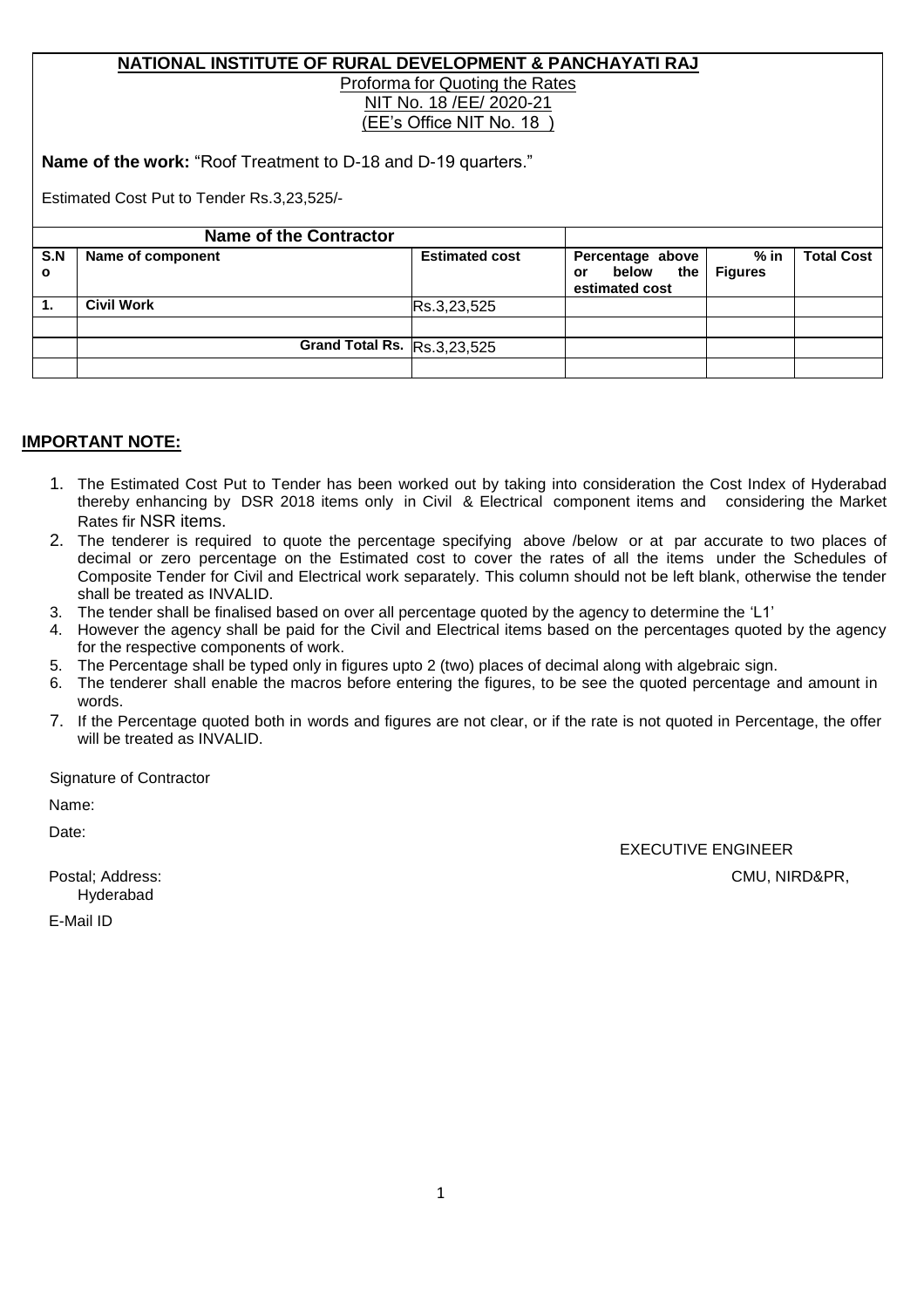#### **"Roof Treatment to D-18 and D-19 quarters".**

#### **PART-A**

Copies of other drawings and documents pertaining to the works will be open for inspection by the tenderers at the office of the above mentioned officer.

Tenderers are advised to inspect and examine the site and its surroundings and satisfy themselves before submitting their tenders as to the nature of the ground and sub-soil (so far as is practicable), the form and nature of the site, the means of access to the site, the accommodation they may require and in general shall themselves obtain all necessary information as to risks, contingencies and other circumstances which may influence or affect their tender. A tenderer shall be deemed to have full knowledge of the site whether he inspects it or not and no extra charges consequent on any misunderstanding or otherwise shall be allowed. The tenderer shall be responsible for arranging and maintaining at his own cost all materials, tools & plants, water, electricity access, facilities for workers and all other services required for executing the work unless otherwise specifically provided for in the contract documents. Submission of a tender by a tenderer implies that he has read this notice and all other contract documents and has made himself aware of the scope and specifications of the work to be done and of conditions and rates at which stores, tools and plant, etc. will be issued to him by the Government and local conditions and other factors having a bearing on the execution of the work

2) The competent authority on behalf of does not bind himself to accept the lowest or any other tender, and reserves to himself the authority to reject any or all of the tenders received without the assignment of a reason. All tenders, in which any of the prescribed conditions are not fulfilled or any condition including that of conditional rebate is put forth by the tenderer shall be summarily rejected.

3) Canvassing whether directly or indirectly, in connection with tenders is strictly prohibited and the tenders submitted by the contractors who resort to canvassing will be liable to rejection.

4) The competent authority on behalf of Director General, NIRD reserves to himself the right of accepting the whole or any part of the tender and the tenderer shall be bound to perform the same at the rate quoted.

5) The contractor shall not be permitted to tender for works in the NIRD (responsible for ward and execution of contracts) in which his near relative is posted as Divisional Accountant or as an officer in any capacity between the grades of Superintending Engineer and Junior Engineer (both inclusive).He shall also intimate the names of persons who are working with him in any capacity or are subsequently employed by him and who are near relatives to any Gazetted officer in the National Institute of Rural Development or in the Ministry of Rural Development. Any breach of this condition by the contractor would render him liable to be removed from the approved list of contractors of this Department.

No Engineer of Gazetted rank or other Gazetteer officer employed in Engineeringor Administrative duties in an Engineering Department of the is allowed to work as a contractor for a period of two years after his retirement from Government service, without the previous permission of the in writing. This contract is liable tobe cancelled if either the contractor or any of his employees is found any time to be such a person who had not obtained the permission of the as aforesaid before submission of the tender or engagement in the contractors service.

7) The tender for the works shall remain open for acceptance for a period of sixty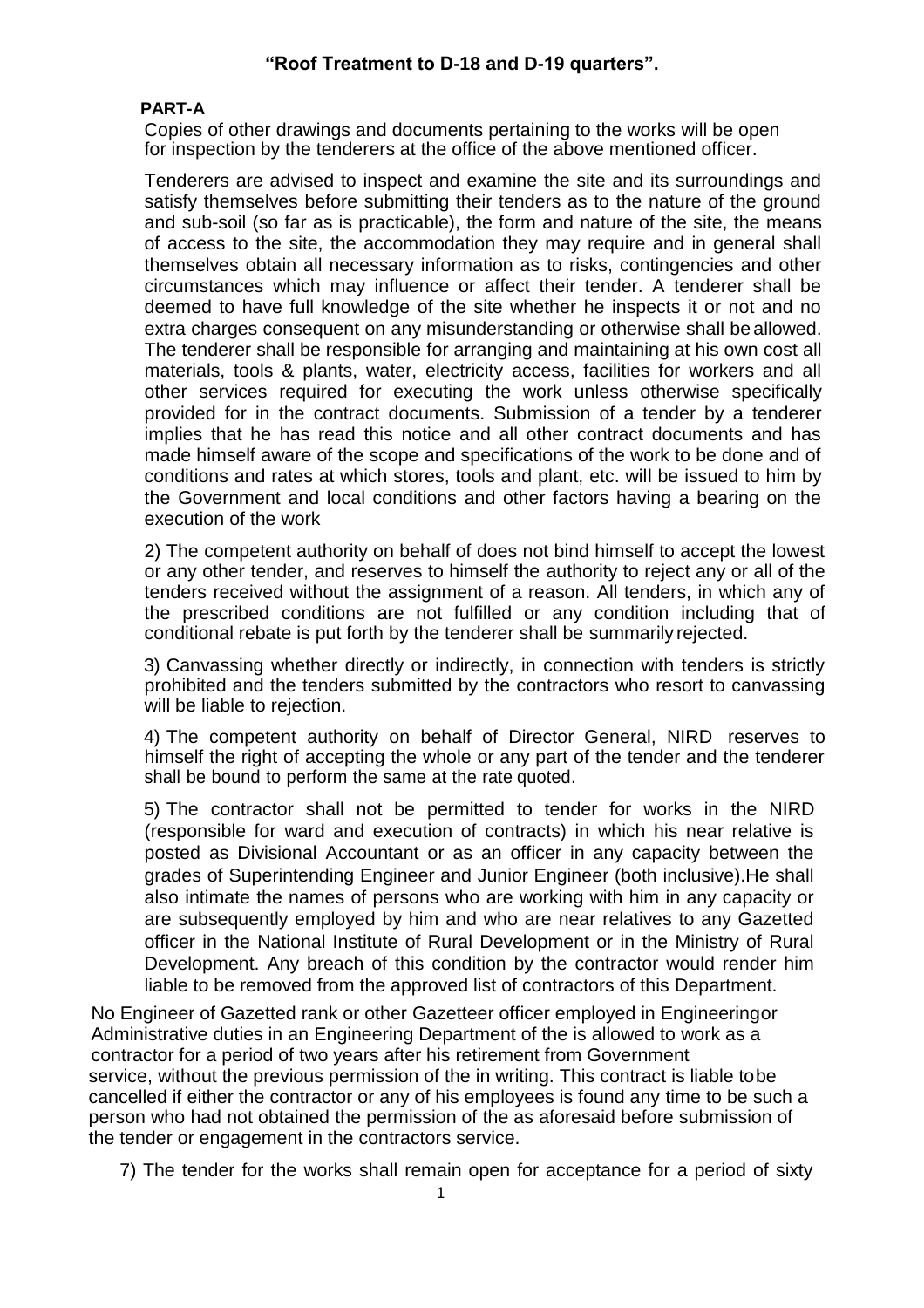days from the date of opening of tenders. If any tenderer withdraws his tender before the said period or issue of letter of acceptance which ever is earlier or makes any modifications in the terms and conditions of the tender which are not acceptable to the department, then the Government shall, without prejudice to any other right or remedy, be at liberty to forfeit 50% of the said earnest money as aforesaid.

This Notice Inviting Tender shall form a part of the contract document. The successful tenderer / contractor, on acceptance of his tender by the Accepting Authority, shall, within 60 days from the stipulated date of start of the work sign the contract consisting  $of: -$ 

- a) The notice inviting tender, all the documents including additional conditions, specifications and drawings, if any, forming the tender as issued at the time of invitation of tender and acceptance thereof together with any correspondence leading thereto.
- b) Standard C.P.W.D. Form 8
- **9** For composite tenders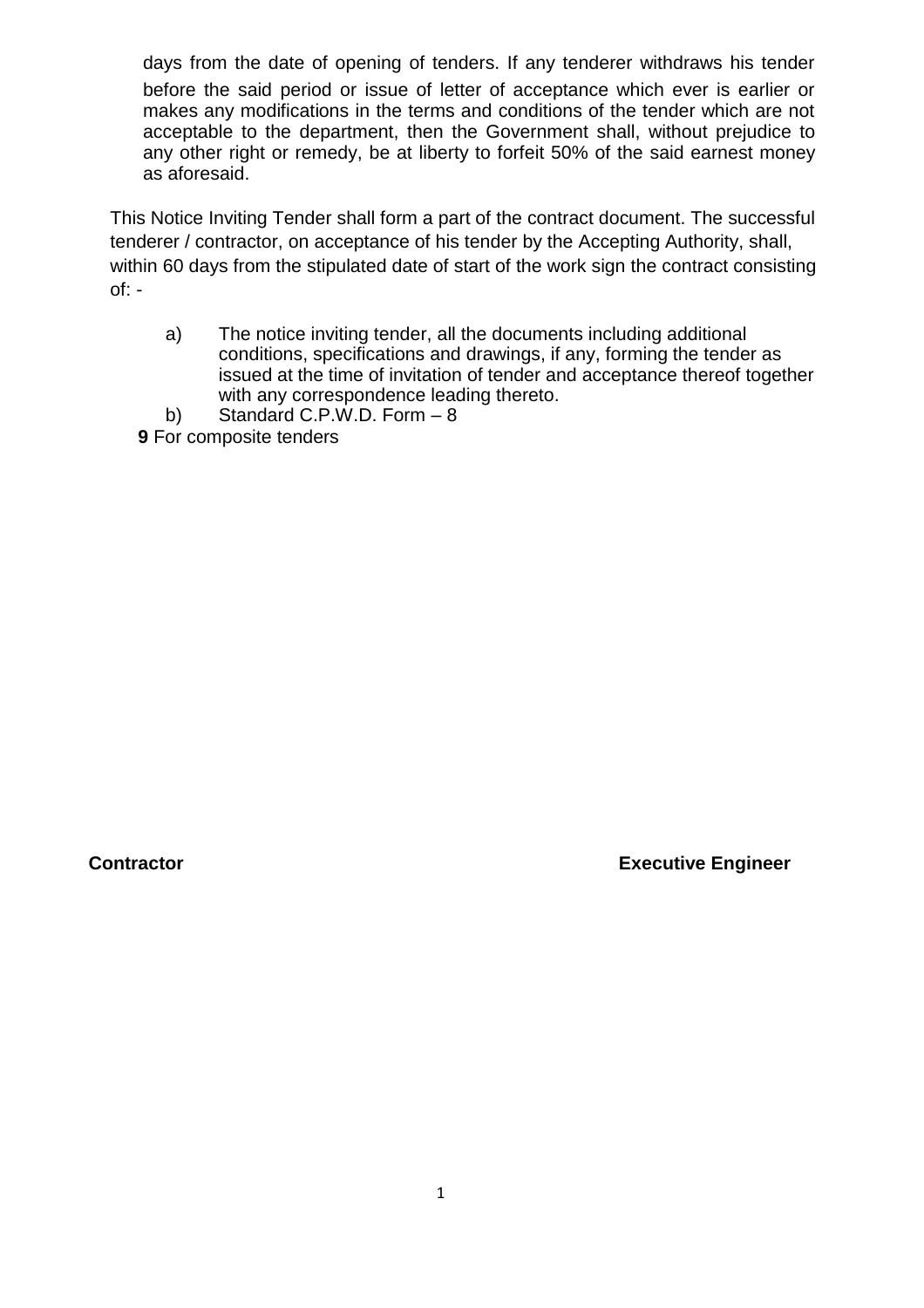#### **1. The tenderer must associate with himself agencies of the appropriate class eligible to tender for the other components individually**.

It will be obligatory on the part of the tenderer to sign the tender document for all the components (The schedule of quantities, conditions and special conditions etc.)

After the work is awarded, the contractor will have to enter into separate agreement for each component with the officer concerned.

The Executive Engineer in charge of the major component will call tenders for the composite work. The cost of tender document and earnest money will be fixed with respect to the combined estimated cost put to tender for the composite tender. Security deposit will be worked out separately for each component corresponding to the estimated cost put to tender for the composite tender. The earnest money will become part of the security deposit of the major component of work.

On acceptance of the composite tender by the competent authority, the letter of award will be issued by the Executive Engineer-in-charge of the major component on behalf of the DG, NIRD, making it clear in the letter of award that the contractor will have to execute separate agreements for different components of work with the concerned officers of the respective discipline (Designation to be given).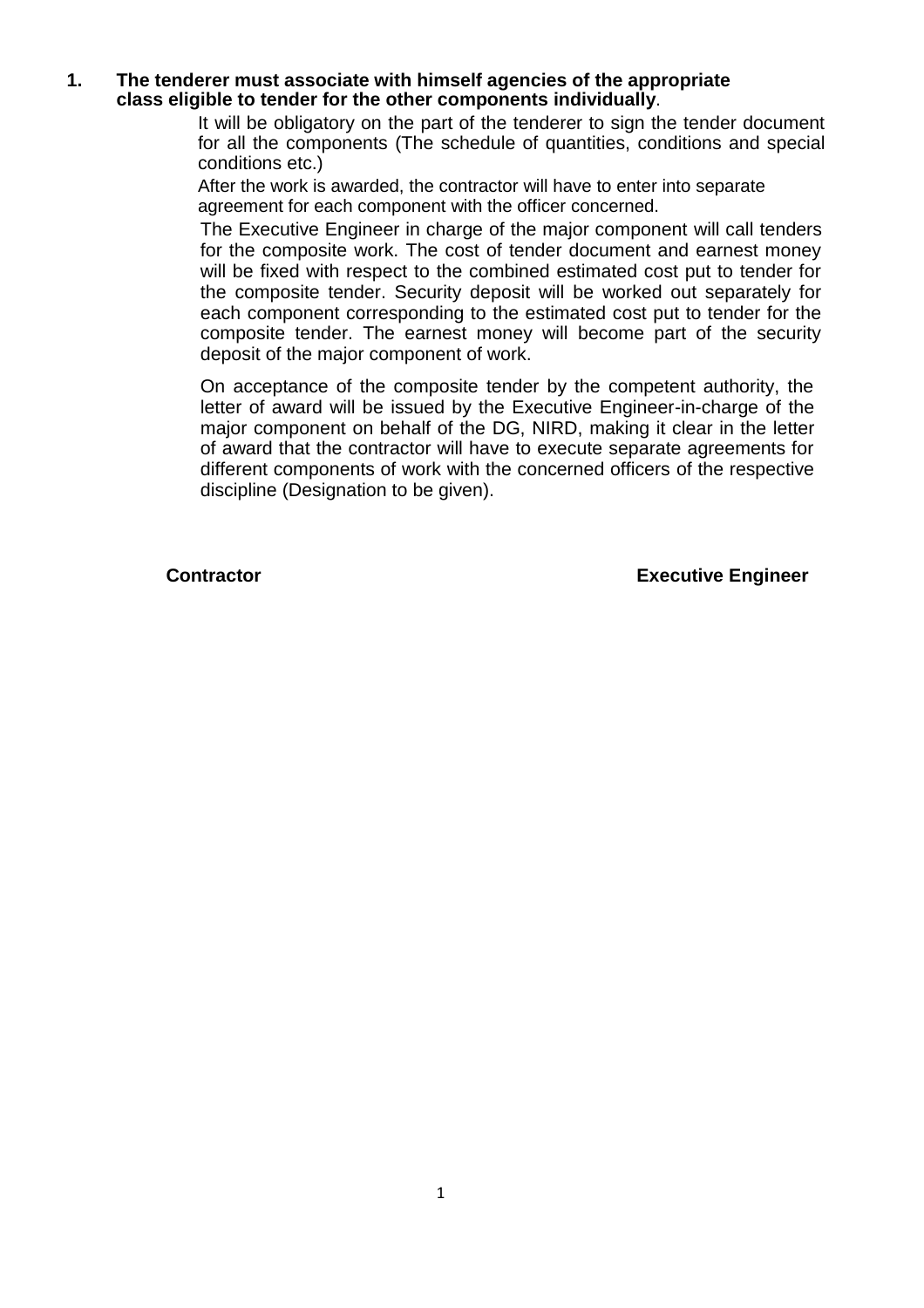## **General rules and directions:**

1. All work proposed for execution by contract will be notified in a form of invitation to tender pasted in public places and signed by the officer inviting tender or by publication in News papers as the case may be.

This form will state the work to be carried out, as well as the date for submitting and opening tenders and the time allowed for carrying out the work, also the amount of earnest money to be deposited with the tender, and the amount of the security deposit to be deposit to be deposited by the successful tenderer and the percentage, if any, to be deducted from bills. Copies of the specifications, designs and drawings and any other documents required in connection with the work signed for the purpose of identification by the officer, inviting tender shall also be open for inspection by the contractor at the office of officer inviting tender during office hours.

- 2. In the event of the tender being submitted by a firm, it must be signed separately by each partner thereof or in the event of the absence of any partner, it must be signed on his behalf by a person holding a power of attorney authorising him to do so, such power of attorney to be produced with the tender, and it must disclose that the firm is duly registered under the Indian Partnership Act, 1952.
- 3. Receipts for payment made on account of work, when executed by a firm, must also be signed by all the partners, except where contractors are described in their tender as a firm, in which case the receipts must be signed in the name of the firm by one of the partners, or by some other person having due authority to give effectual receipts for the firm.
- 4. Any person who submits a tender shall fill up the usual printed form, stating at what rate he is willing to undertake each item of the work. Tenders, which propose any alteration in the work specified in the said form of invitation of tender, or in the time allowed for carrying out the work, or which contain any other condition of any sort including conditional rebates, will be summarily rejected. No single tender shall include more than one work, but contractors who wish to tender for two or more works shall submit separate tender for each. Tender shall have the name and number of the works to which they refer, written on the envelopes.

The rate[s] must be quoted in decimal coinage. Amounts must be quoted in full rupees by ignoring fifty paise and considering more than fifty paise as rupee one.

- 5. The officer inviting tender or his duly authorized assistant, will open tenders in the presence of any intending contractors who may be present at the time, and will enter the amounts of the several tenders in a comparative statement in a suitable form. In the event of a tender being accepted, a receipt for the earnest money forwarded therewith shall thereupon be given to the contractor who shall thereupon for the purpose of identification sign copies of the specifications and other documents mentioned in Rule-1. In the event of a tender being rejected, the earnest money forwarded with such unaccepted tender shall thereupon be returned to the contractor remitting the same, without any interest.
- 6. The officer inviting tenders shall have the right of rejecting all or any of the tenders and will not be bound to accept the lowest or any other tender.
- 7. The receipt of an accountant or clerk for any money paid by the contractor will notbe considered as any acknowledgement or payment to the officer inviting tender and the contractors shall be responsible for seeing that he procures a receipt signed by the officer inviting tender or a duly authorised Cashier.
- 8. The memorandum of work tendered for and the schedule of materials to be supplied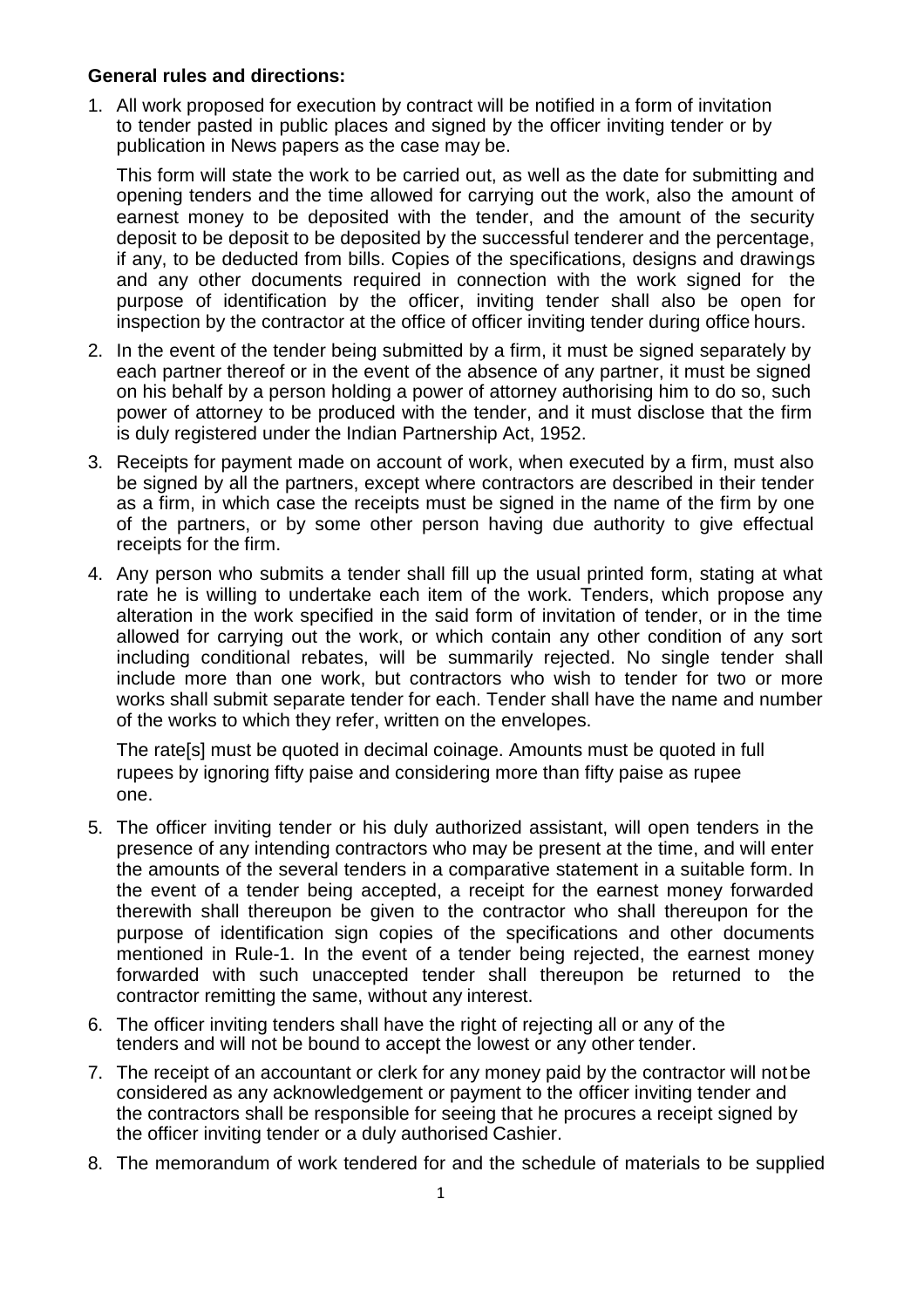by the department and their issue-rates, shall be filled and completed in the office of the officer-inviting tender before the tender form is issued. If a form is issued to an

intending tenderer without having been so filled in and incomplete, he shall request the officer to have this done before he completes and delivers his tender.

- 9. The tenderers shall sign a declaration under the officials Secret Act, 1923, for maintaining secrecy of the tender documents drawings or other records connected with the work given to them. The unsuccessful tenderers shall return all the drawings given to them.
- 10. In the case of item Rate Tenders, only rates quoted shall be considered. Any tender containing percentage below/above the rates quoted is liable to be rejected. Rates quoted by the contractor in item rate tender in figures and words shall be accurately filled in so that there is no discrepancy in the rates written in figures and words. However, if a discrepancy is found, the rates which correspond with the amount worked out by the contractor shall unless otherwise proved be taken as correct. If the amount of an item is not worked out by the contractor or it does not correspond with the rates written either in figures or in words then the rates quoted by the contractorin words shall be taken as correct. Where the rates quoted by the contractor in figures and in words tally but the amount is not worked out correctly, the rates quoted by the contractor will unless otherwise proved be taken as correct and not the amount.
- 11. In the case of any tender where unit rate of any item/items appear unrealistic, such tender will be considered as unbalanced and in case the tenderer is unable to provide satisfactory explanation such a tender is liable to be disqualified and rejected.
- 12. All rates shall be quoted on the tender form. The amount for each item should be worked out and requisite totals given. Special care should be taken to write the rates in figures as well as in words and the amount in figures only, in such a way that interpolation is not possible. The total amount should be written both in figures and in words. In case of figures, the word "Rs" should be written before the figure of rupees and word "P" after the decimal figures, e.g. "Rs.2.20P" and in case of words, the word, "Rupees" should precede and the word "Paise" should be written at the end. Unless the rate is in whole rupees and followed by the word "only" it should invariable be up to two decimal places. While quoting the rate in schedule of quantities, the work "only" should be written closely following the amount and it should not be written in the next line.
- 13. The contractor shall submit an irrevocable performance guarantee of 5% (five percent) of the tendered amount in addition to the other deposits mentioned elsewhere in the contract for proper performance of the agreement (not withstanding and / or without prejudice to any other provisions in the contract) within 60 days of issue of letter of intent. This guarantee shall be in the form of government securities or fixed deposit receipts or guarantee bonds of any scheduled bank or the state bank of India, in accordance with the form annexed hereto.
- 14. The contractor whose tender is accepted, will be required to furnish by way of Security Deposit for the fulfillment of his contract, an amount equal to 5 % of the tendered value of the work. The Security deposit will be collected by deductions from the running bills of the contractor at 10% of the gross amount of each running bill till the sum along with sum already deposited as earnest money will amount to security deposit equal to 5% of the tendered value of the work [Bank Guarantee, is not to be accepted as Security deposit.]
- 15. On acceptance of the tender, the name of the accredited representative[s] of the contractor who would be responsible for taking instructions from the Engineerin-Charge shall be communicated in writing to the Engineer-in-Charge.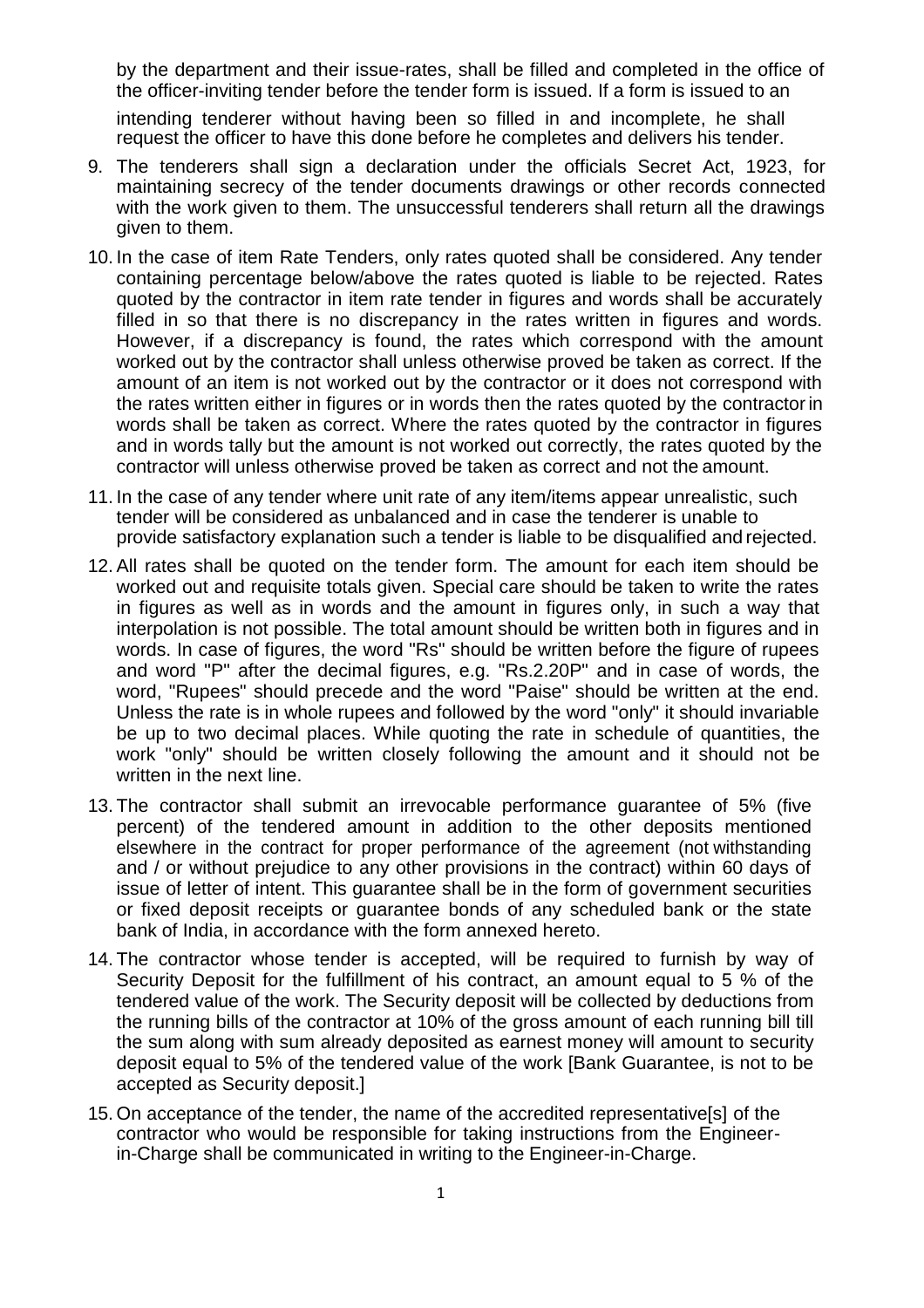- 16. Sales-tax, purchase tax, turnover tax or any other tax on material in respect of this contract shall be payable by the contractor and Government will not entertain any claim whatsoever in respect of the same.
- 17. The contractor shall give a list of both gazetted and non-gazetted C.P.W.D.&NIRD employees related to him.
- 18. The tender for the work shall not be witnessed by a contractor or contractors who himself/themselves has/have tendered or who may and has/have tendered for the same work. Failure to observe this condition would render, tenders of the contractors tendering, as well as witnessing the tender, liable to summary rejection.
- 19. The tender for composite work includes in addition to building work all other works such as sanitary and water supply installations drainage installation, electrical work, horticulture work, roads and paths etc. The tenderer apart from being a registered contractor [B & R] of appropriate class, must associate himself with agencies of appropriate class which are eligible to tender for sanitary and water supply drainage, electrical and horticulture works in the composite tender.
- 20. The contractor shall submit list of works, which are in hand [progress] in the following form :-

| Name of<br>work | Name & particulars of<br>Division where work is<br>being executed | Value of<br>work | Position of works   Remarks<br>in progress |   |
|-----------------|-------------------------------------------------------------------|------------------|--------------------------------------------|---|
|                 | $\overline{2}$                                                    | 3                | 4                                          | 5 |
|                 |                                                                   |                  |                                            |   |

21. The contractor shall comply with the provisions of the Apprentices Act 1961, and the rules and orders issued there under from time to time. If he fails to do so, his failure will be a breach of the contract and the Superintending Engineer/Executive Engineer may in his discretion without prejudice to any other right for remedy available in law cancel the contract. The contractor shall also be liable for any pecuniary liability arising on account of any violation by him of the provisions of the said Act.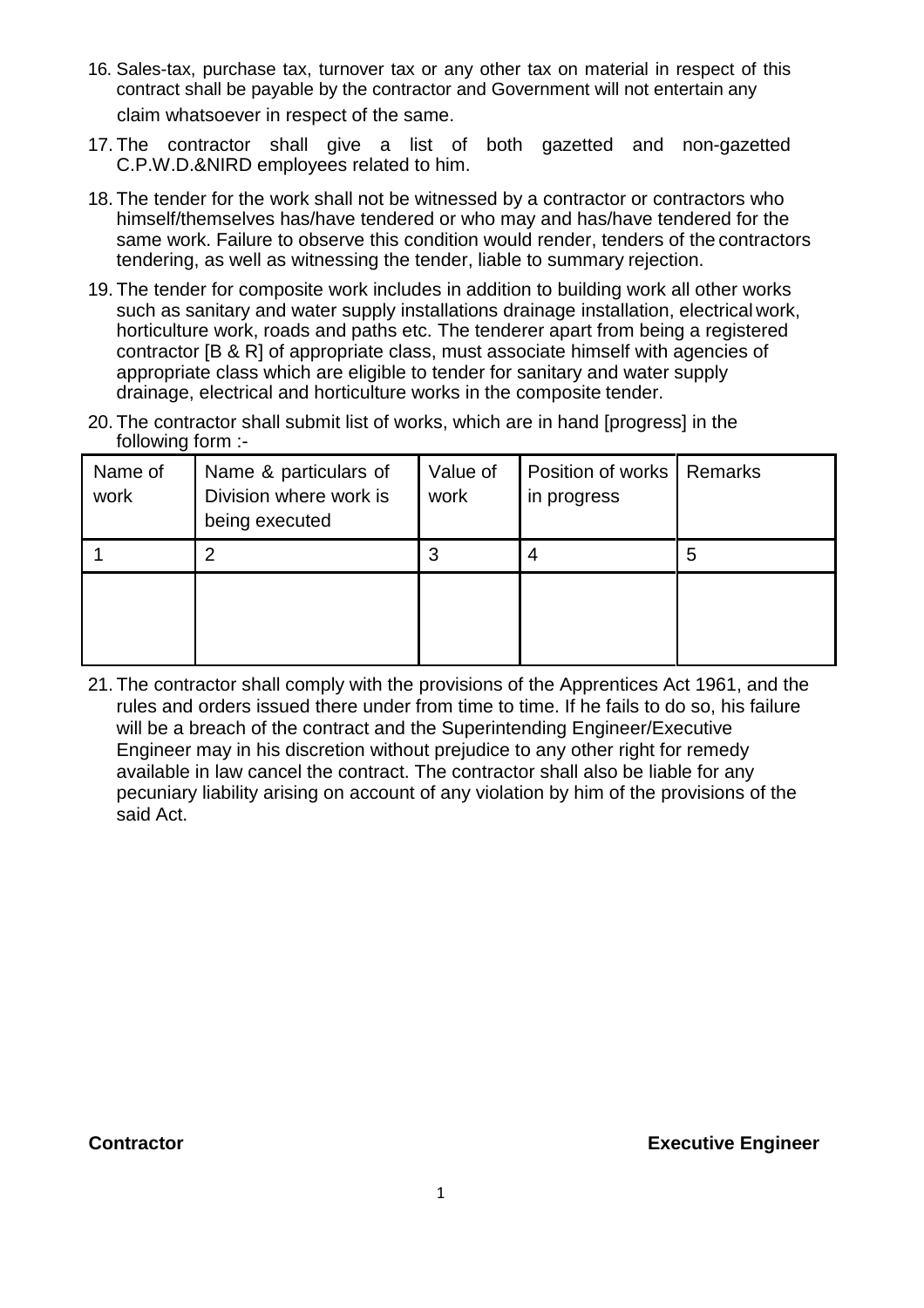## **CPWD – 8.**

#### **National Institute of Rural Development**

| State: | Telangana | Division: | CMU, NIRDPR |
|--------|-----------|-----------|-------------|
|        |           |           |             |

## **Item Rate Tender & Contract for the work**

Tender for the work of**: "Roof Treatment to D-18 and D-19 quarters". PART-A**

To be submitted by 3.00 PM. on **24-6-2021** to The Executive Engineer, Maintenance UnitNIRD, Hyderabad.

 $i)$  To be opened in presence of tenderers who may be present at  $3:30$ PM on **date 25-6-2021** in the office of the Executive Engineer, CMU, NIRD, Hyderabad.

Issued to

(Contractor)

## **Signature of the issuing authority**

**Executive Engineer CMU,NIRDPR Hyderabad.**

Date of issue: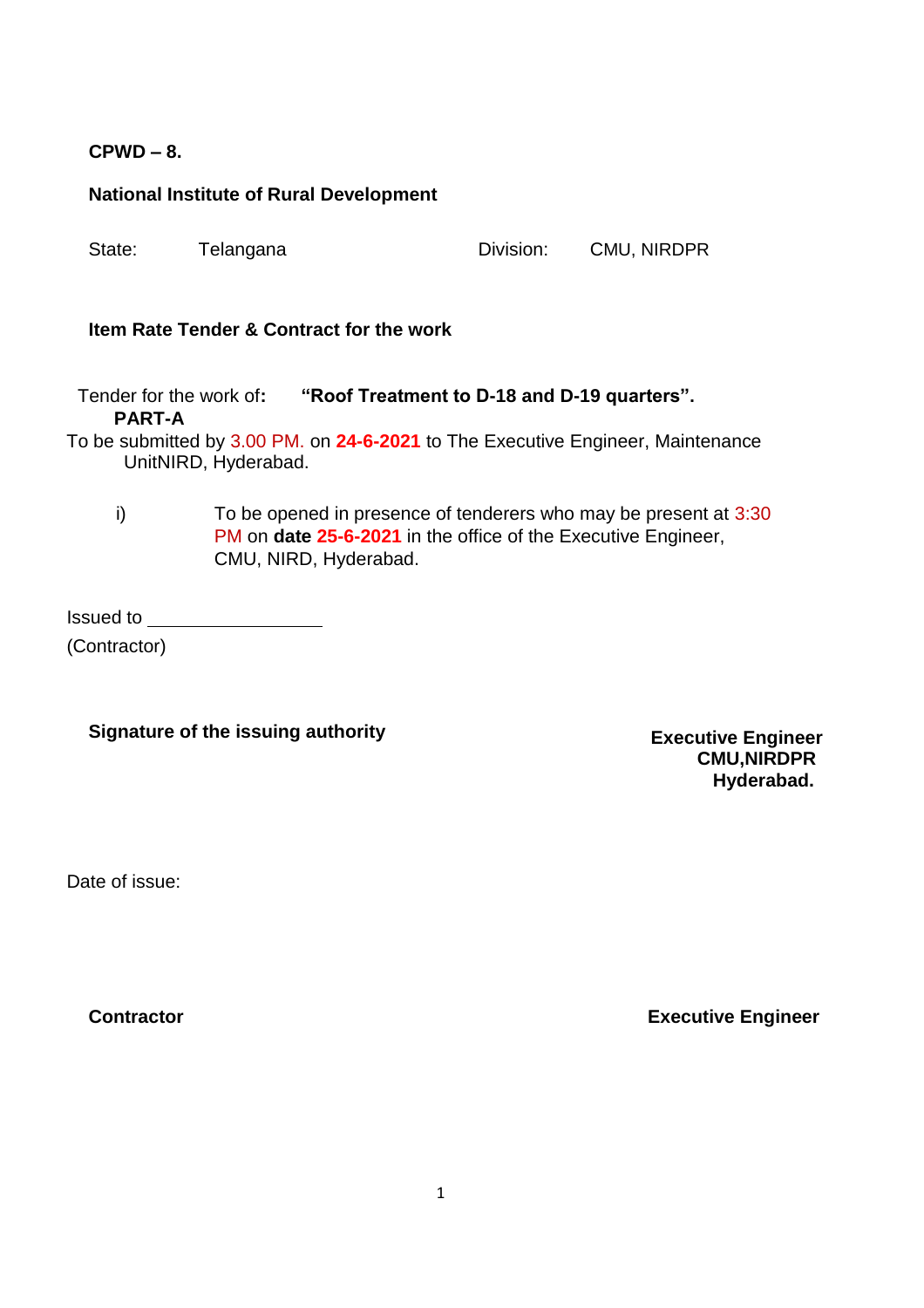### **T E N D E R**

I/We have read and examined the notice inviting tender, schedule, A, B, C, D, and E & F. Specifications applicable, Drawings & Designs, General Rules and Directions, Conditions of Contract, clauses of contract, Special conditions, Schedule of Rate & other documents and Rules referred to in the conditions of contract and all other contents in the tender document for the work.

I/We hereby tender for the execution of the work specified for the Director General ,NIRD within the time specified in Schedule "F", viz., schedule of quantities and in accordance in all respects with the specifications, designs, drawings and instructions in writing referred to in Rule-1 of General Rules and Directions and in Clause 11 of the Conditions of contract and with such materials as are provided for, by, and in respects in accordance with, such conditions so far as applicable.

We agree to keep the tender open for Sixty (60) days from the due date of submission thereof and not to make any modifications in its terms and conditions.

A sum of **Rs.6,500/-** demand draft of a scheduled bank as earnest money. If I / we fail to furnish the prescribed performance guarantee with in prescribed period, I/we agree that the said Director General ,NIRD or his successors in office shall without prejudice to any other right or remedy, be at liberty to forfeit the said earnest money absolutely. Further if I/ we fail commence work as specified, I/we agree that the Director General , NIRD or his successor in office shall without prejudice to any other right or remedy available in law, be at liberty to forfeit the said earnest money and the performance guarantee absolutely, otherwise the said earnest money shall be retained by him towards security deposit to execute all the works referred to in the tender documents upon the terms and conditions contained or referred to therein and to carry out such deviations as may be ordered, up to maximum of the percentage mentioned in Schedule "F" and those in excess of that limit at the rates to be determined in accordance with the provision contained in Clause 12.2 and 12.3 of the tender form.

I/We hereby declare that I/we shall treat the tender documents drawings and other records connected with the work as secret/confidential documents and shall not communicate information/derived there from to any person other than a person to whom I/we am/are authorized to communicate the same or use the information in any manner prejudicial to the safety of the state.

Postal Address Witness:

Address: Occupation:

Dated: Contractor Contractor Contractor Contractor Contractor Contractor

1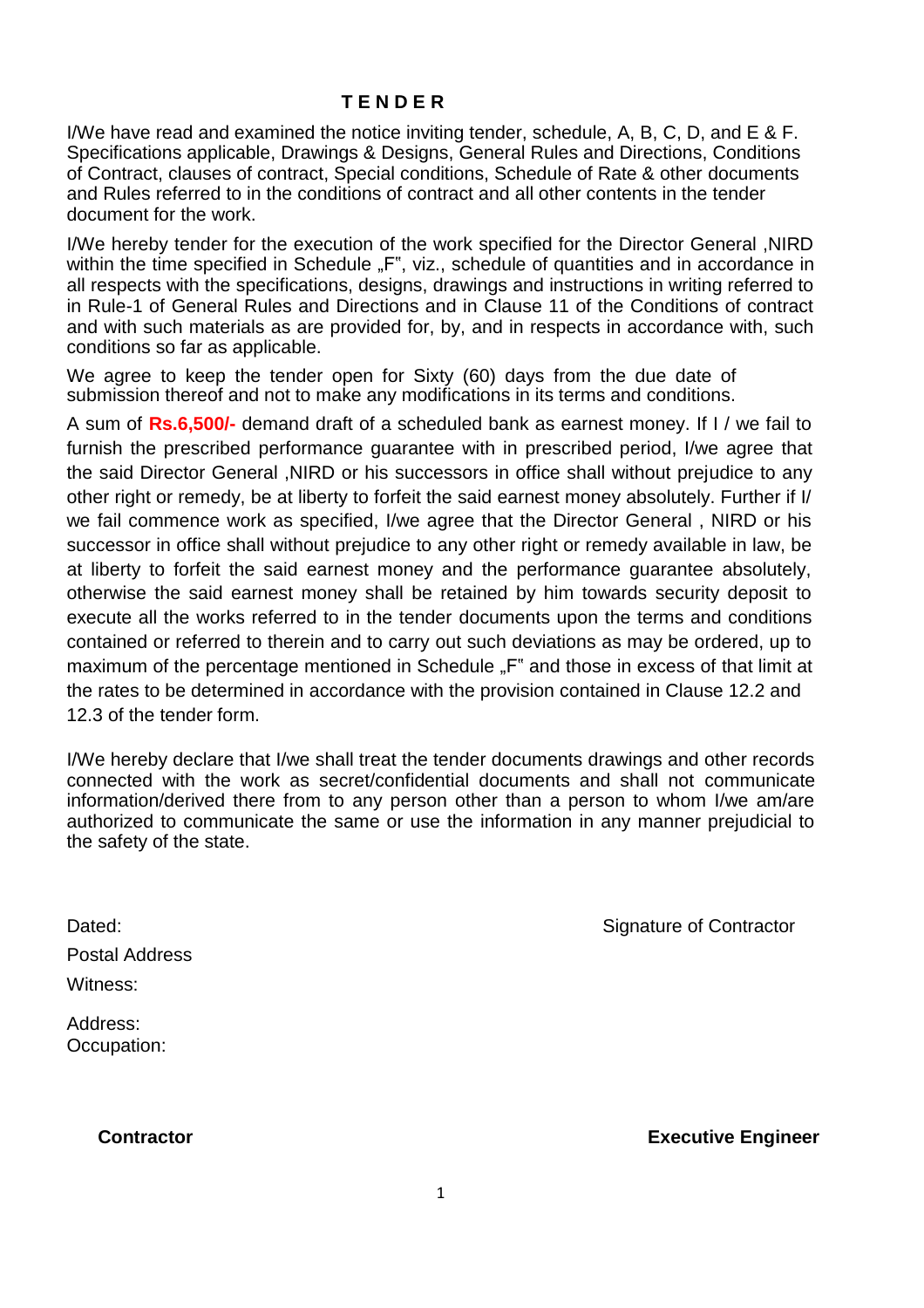## **ACCEPTANCE**

The above tender (as modified by you as provided in the letters mentioned hereunder) is accepted by me for and on behalf of the Director General, NIRD for a sum of Rs. <u>(Rupees</u> )

The letters referred to below shall form part of this contract Agreement: -

i)

ii)ii)

**For & on behalf of DG, NIRDPR.**

Signature …………………...

Designation…………………

Dated …………………

Reference to General Conditions of contract.

Name of work: **"Roof Treatment to D-18 and D-19 quarters"..**

**PART-A**

| <b>Estimated cost put to tender</b>  | Rs. 3,23,525                  |
|--------------------------------------|-------------------------------|
| Earnest money:                       | <b>Rs.6,500/-</b>             |
| Performance guarantee:-              | 5% of Tendered value          |
| Security                             |                               |
| Deposit:                             | 5% of Tendered value.         |
| <b>General Rules and Directions:</b> |                               |
| Officer inviting tender:             | E.E., CMU, NIRDPR, Hyderabad. |
| <b>Definitions:</b>                  |                               |
|                                      | <b>Schedules</b>              |
| <b>Schedule 'A'</b>                  |                               |

Schedule of quantities (Enclosed)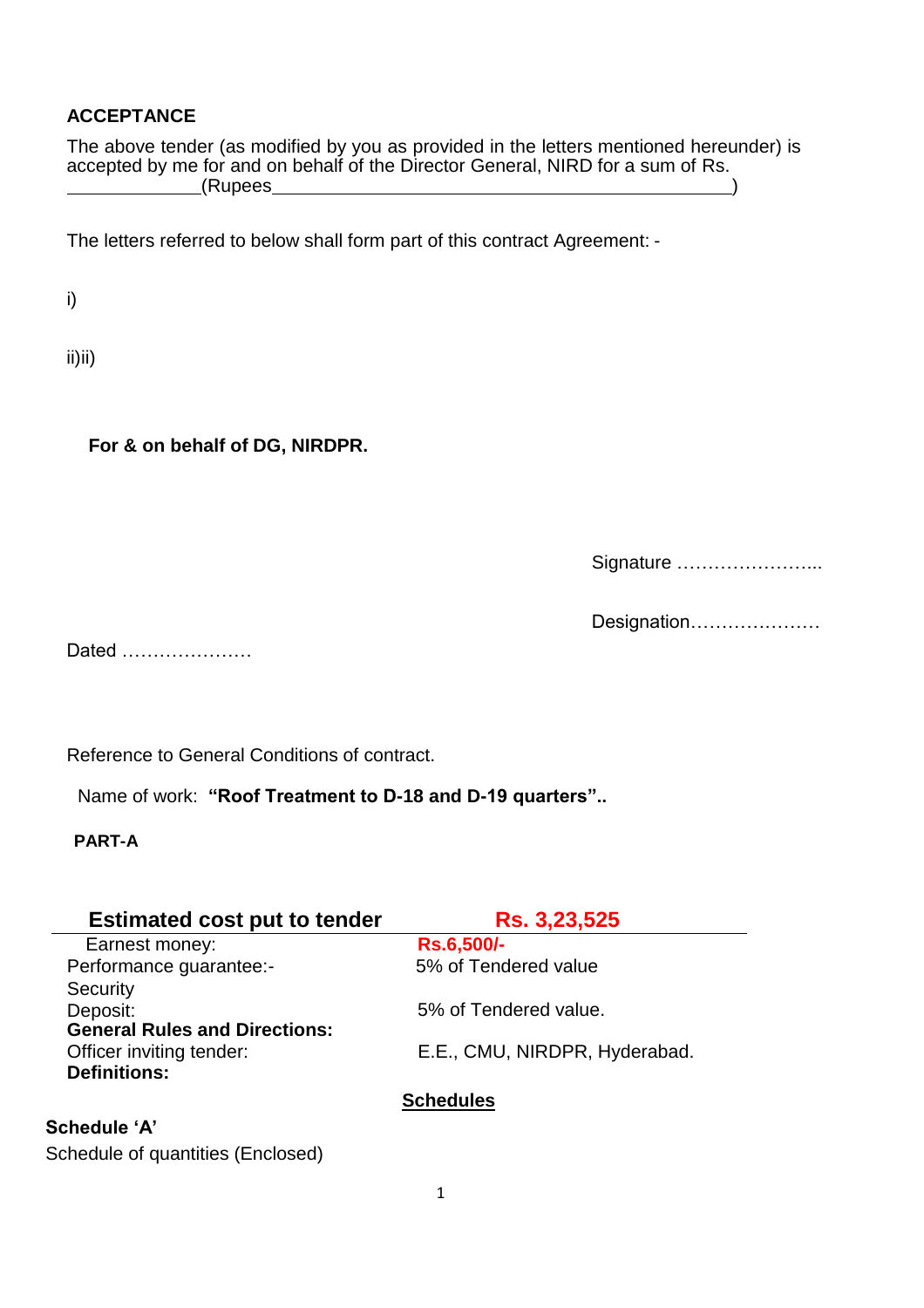## **Schedule 'B'**

Schedule of materials to be issued to the contractor: Sl. no Description Of Item Quantity Rates in figures words at

Which the material will be Issue Charged to the contractor Place Of

N **I L**. All materials Shall be arranged by the contractor in accordance with the special conditions.

## **Executive Engineer CMU,NIRDPR Hyderabad**

## **Schedule 'C'**

Tools and plants to be hired to the contractor

| Sl.no. | <b>Description</b> |         | Hire charges Place of Issue |
|--------|--------------------|---------|-----------------------------|
|        |                    | per day |                             |

## **N I L**.

**Schedule 'D'** Extra schedule for specific requirements/documents for the work, if any : NIL **Schedule 'E'** CLAUSE 10 CC : **Not Applicable**. **Schedule 'F'**

Reference to General Conditions of contract.

# Name of work **" Roof Treatment to D-18 and D-19 quarters".**. **PART-A ECPT : Rs. 3,23,525** Earnest money: **Rs. 6,500/-** Performance Guarantee: 5% of tendered value Security Deposit: 5% of tendered value. **General Rules and Directions:**

Officer inviting tender: E.E., CMU, NIRD&PR, Hyderabad. **Definitions:**

2 (v) Engineer-in-Charge Executive Engineer CMU,

NIRD&PR., Hyderabad.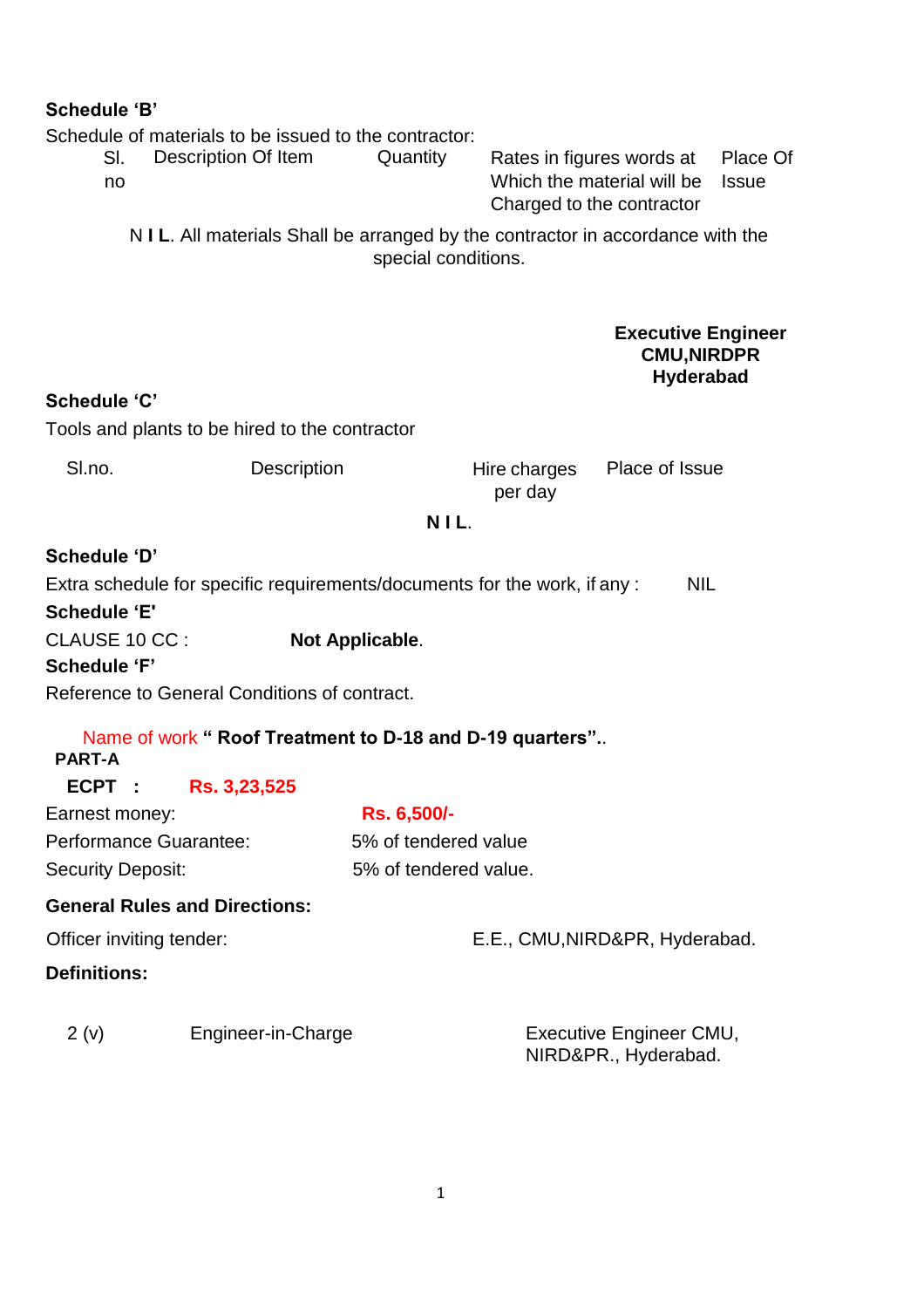| <b>Accepting Authority</b><br>$2$ (viii) |                                                                                                                          | <b>Executive Engineer</b><br>CMU., NIRDPR, Hyderabad               |
|------------------------------------------|--------------------------------------------------------------------------------------------------------------------------|--------------------------------------------------------------------|
| 2(x)                                     | Percentage on cost of materials and<br>labour to cover all overheads and                                                 | 15%                                                                |
|                                          | profits.                                                                                                                 | Corrections                                                        |
|                                          |                                                                                                                          | Interpolations                                                     |
|                                          |                                                                                                                          | <b>Over writing</b>                                                |
|                                          |                                                                                                                          | E.E                                                                |
|                                          |                                                                                                                          |                                                                    |
| 2(xi)                                    | <b>Standard Schedule of Rates:</b>                                                                                       |                                                                    |
|                                          |                                                                                                                          | Delhi Schedule of Rates 2014 with<br>up to date Correction slips   |
| 2(xii)                                   | Department:                                                                                                              | <b>NIRDPR</b>                                                      |
| 9 (ii)                                   | Standard CPWD contract Form:                                                                                             | CPWD form 8 (2005) as notified &<br>corrected up to Date           |
| Clause 1                                 | i) Time allowed for submission of<br>performance guarantee from the<br>date of issue of letter of acceptance,<br>in days | 7 days                                                             |
|                                          | ii) Maximum allowable extension<br>beyond the period in i) above, in<br>days                                             | 7 Days                                                             |
| Clause 2                                 | (i) Authority for fixing Compensation<br>under clause 2                                                                  | <b>Technical</b><br>Committee,                                     |
|                                          |                                                                                                                          | NIRDPR. Hyderabad.                                                 |
| Clause<br>$\overline{2}$<br>A            | Whether the clause 2 A shall be<br>applicable                                                                            | No                                                                 |
| Clause 5                                 | No of days from the date of issue of<br>tender acceptance for reckoning the<br>date of start.                            | 10 days                                                            |
|                                          | (ii) Mile stone(s)<br>As per the table given below.                                                                      |                                                                    |
|                                          | Table of Mile stone(s)                                                                                                   |                                                                    |
| SI.<br>no.                               | Financial<br>Time allowed<br>(from date of<br>Progress                                                                   | Amount to be with-held in case of non<br>achievement of mile stone |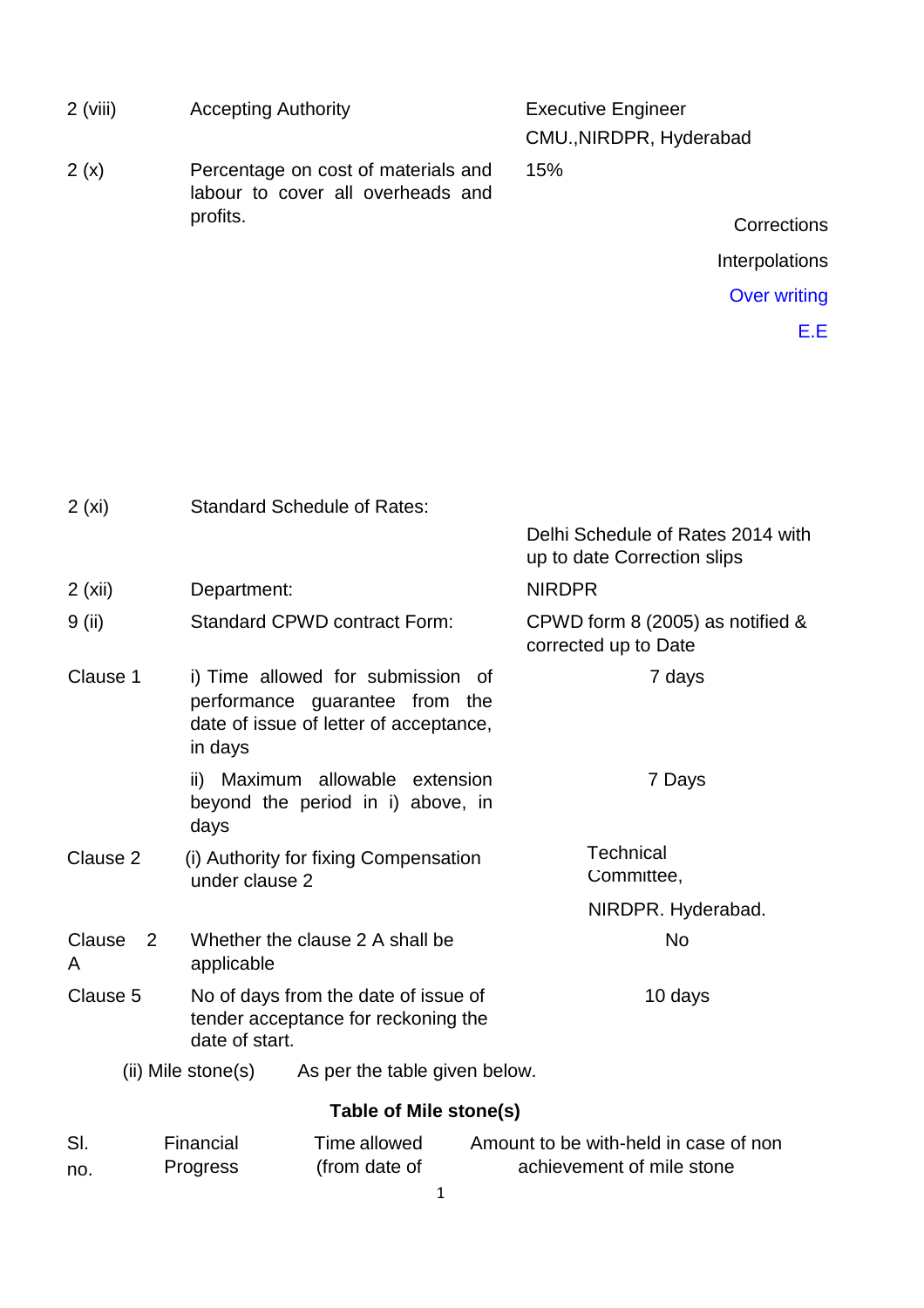|   |                                         | start)                                  |                                                                                                                                                                                            |
|---|-----------------------------------------|-----------------------------------------|--------------------------------------------------------------------------------------------------------------------------------------------------------------------------------------------|
| 1 | $1/8$ th (of the<br>whole work)         | $\frac{1}{4}$ th (of the<br>whole work) | In the event of not-achieving the<br>necessary progress as assessed<br>from the running payment, 1% of the<br>tendered value of work will<br>be<br>withheld for failure of each milestone. |
| 2 | $3/8$ th (of the<br>whole work)         | $\frac{1}{2}$ th (of the<br>whole work) |                                                                                                                                                                                            |
| 3 | $\frac{3}{4}$ th (of the<br>whole work) | $\frac{3}{4}$ th (of the<br>whole work) |                                                                                                                                                                                            |
| 4 | Full                                    | Full                                    |                                                                                                                                                                                            |
|   |                                         |                                         |                                                                                                                                                                                            |

Time allowed for execution of work: **90 days**

Authority to give fair and reasonable Extensions of time for completion of work

Clause 7 Gross work to be done together with net payment / adjustment of advances for material collected, if any, since the last such payment for being eligible to interim payment Corrections

Executive Engineer, CMU., NIRD&PR., **Hyderabad** 

Interpolations Overwriting

E.E

|           | Specifications to be followed for | C.P.W.D. Specifications 1996, |  |
|-----------|-----------------------------------|-------------------------------|--|
| Clause 11 | execution of work                 |                               |  |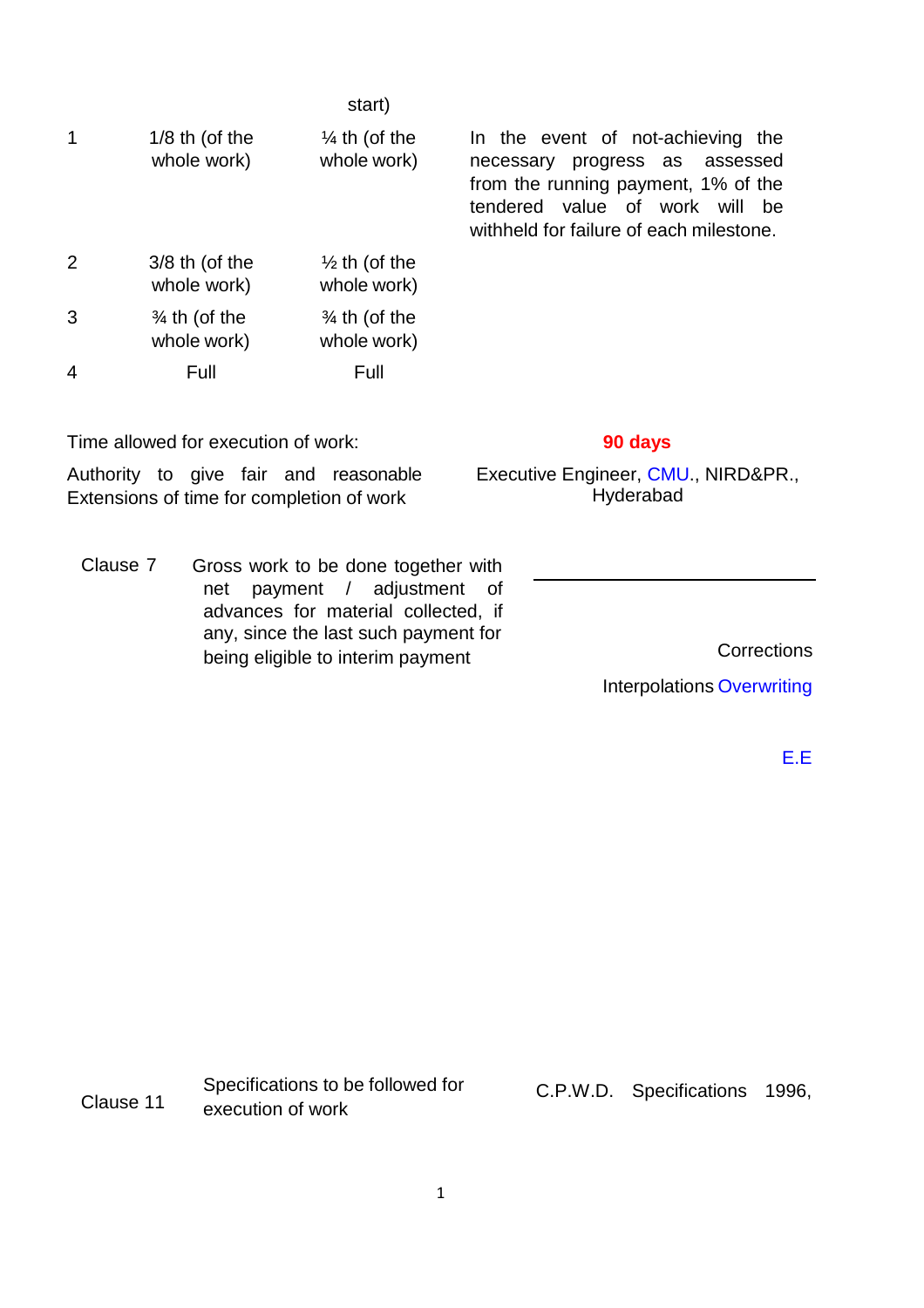Vol-I to VI with up to date correction slips, Revised specification. 2002 for RCC and cement mortar and relevant

I.S.Codes and enclosed Specifications.

See below.

Clause 12 Maximum percentage for quantity of items of work to be executed beyond which rates are to be determined in accordance with Clauses 12.2 & 12.3.

- 12.2 & 12.3 Deviation Limit beyond which Clauses 12.2 & 12.3 shall apply for building works 30%
- 12.5 Deviation Limit beyond which Clauses 12.2 & 12.3 shall apply for foundation work
- Clause 16 Competent Authority for deciding Reduced rates.

- Clause 36 (i) Minimum Qualifications & experience required for Principal Technical representative.
	- ii) Discipline to which the Principal Technical Representative should belong

iii) Minimum experience of works.

iv) Recovery to be effected from the Contractor in the event of not fulfilling provision of clause 36(i)

Clause 42 i) Schedule/statement for determining theoretical quantity of cement & bitumen on the basis of Delhi Schedule of Rates 2002 printed by C.P.W.D.

> ii) Variations permissible on theoretical quantities.

100%

EXECUTIVE ENGINEER

CMU, NIRD&PR.

Diploma in Civil Engineering.

Bachelor of Civil Engineering

02 years

Rs. 18,000/- p.m.

--------

-------

1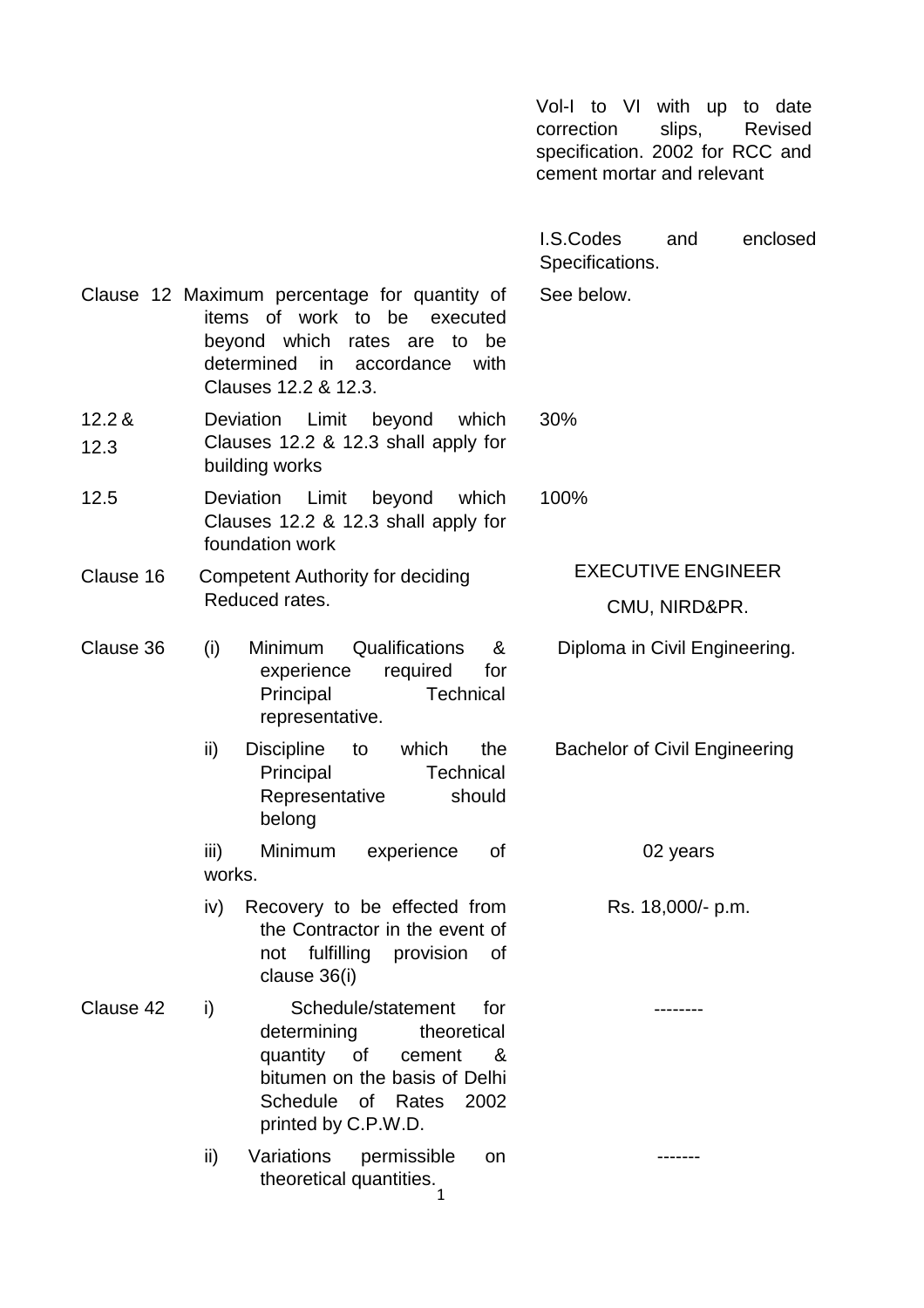a) Cement:

For works with estimated cost put to tender not more than 3% (Plus / minus)

2% (Plus / minus)

Rs.5 Lakhs For works with estimated cost put to tender more than Rs.5 Lakhs

> Corrections Interpolations Over writing E.E

|              |                                                            | 2.5% plus only and nil on |  |
|--------------|------------------------------------------------------------|---------------------------|--|
| b)           | Bitumen for all works                                      | minus side.               |  |
| $\mathsf{C}$ | Steel Reinforcement and structural steel 2% (Plus / minus) |                           |  |
|              | Sections for each diameter, section and                    |                           |  |
|              | Category.                                                  |                           |  |
| d)           | All other materials                                        | Nil                       |  |

## **Recovery rate for quantities beyond permissible variation:**

| SI.No | Description of item                  | Rates in figures and words at which recovery shall be made<br>from the contractor. |                                                                                                                           |
|-------|--------------------------------------|------------------------------------------------------------------------------------|---------------------------------------------------------------------------------------------------------------------------|
|       |                                      | Excess beyond<br>permissible variation.                                            | Less use beyond the<br>permissible variation                                                                              |
| 1     | Cement (43 grade OPC ISI)<br>marked) |                                                                                    | Rs. 4,500/- per tonne (Rupees four<br>thousand five hundred only)                                                         |
| 2     | reinforcement (TMT<br>Steel<br>bars) |                                                                                    | Rs 38,500/- per tonne (Rupees<br>thirty eight<br>thousand five hundred only<br>Corrections Interpolations Over<br>writing |
|       |                                      |                                                                                    | E.E                                                                                                                       |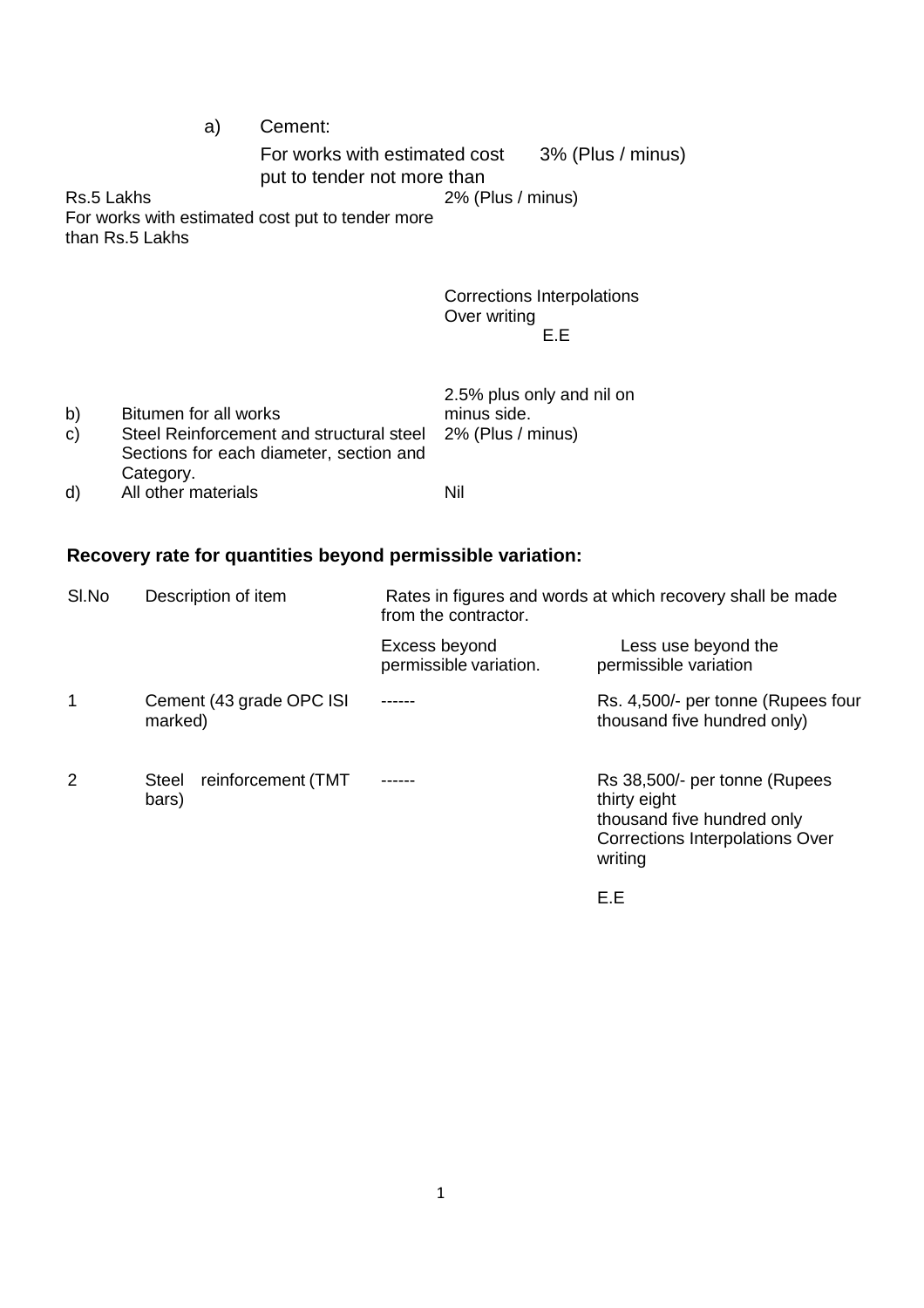### **Conditions for Cement :**

1. The contractor shall procure 43 grade (confirming to IS8112) ordinary Portland cement as required in the work from reputed manufacturers of cement having production capacity of one million tone per annum or more such as ACC, L&T, J.P.Rowa, Vikram Shree cement, Birla jute and Cement Corporation India etc, i.e agencies approved by the ministry of Industry, and holding license to use ISI certification mark for their product. The tenderers a my also submit a list of names of cement manufacturers which they propose to use in the work. The tender accepting authority reserves right to accept or reject name(s) of cement manufacture(s) which the tenderer proposes to use in the work. No change in the tendered rates will be accepted if the tender accepting authority does not accept the list of cement manufacturers, given by the tenderer, fully or partially. Supply of cement shall betaken 50 Kg bags bearing manufacturers name and IS marking Samples of cement arranged by the contractor shall be taken by the Engineer – in Charge and got tested in accordance with provisions of relevant BIS Codes. In case test results indicate that the cement arranged by the contractor does not conform to the relevant BIS Code, the same shall stand rejected and shall be removed from the site by the contractor at his own cost within a week"s time of written order from the Engineer-in-Charge, to do so.

- 2. The cement shall be brought at site in bulk supply of approximately 10 tones or as decided by the Engineer in Charge.
- 3. The cement godown of the capacity to store in a minimum of 600 bags of cement shall be constructed by the contractor at site of work for which no extra payment shall be made. Double lock provision shall be made, to the door of cement godown. The keys of one lock shall remain with the Engineer-in Charge or his authorized representative and the key of the other lock shall remain with the contractor. The contractor shall be responsible for the watch and ward and safety of cement godown. The contractor shall facilitate the inspection of the cement godown by the Engineer-in-Charge at any time.
- 4. The contractor shall supply free of charge the cement required for testing. The cost of test will be borne by the contractor/Department in the manner indicated below.
	- (i) By the contractor if the result shows that the cement does not conform to relevant BIS code.
	- (ii) By the Department if the results show that the cement confirms to relevant BIS Code.
- 5. The actual issue and consumption of cement on work shall be regulated and proper accounts maintained as provided in clause 10 of the contract. The theoretical consumption of cement shall be worked out as per procedure prescribed in clause 42 of the contract and shall be governed by conditions laid there in.
- 6. Cement brought to site and cement remaining unused after completion of work shall not be removed from site without written permission of the Engineer-in-Charge.

## **Conditions for Steel**:

1. The contractor shall procure steel reinforcement bars conforming to relevant BIS codes from main producers such as VSP SAIL TATA as approved by the Ministry of Steel. The contractor shall have to obtain and furnish test certificates to the Engineerin-Charge I respect of all supplies of steel brought by him to the site of work. Samples shall also be taken and got tested by the Engineer-in-Charge as per the provisions in this regard in relevant BIS codes. In case the test results indicate that the steel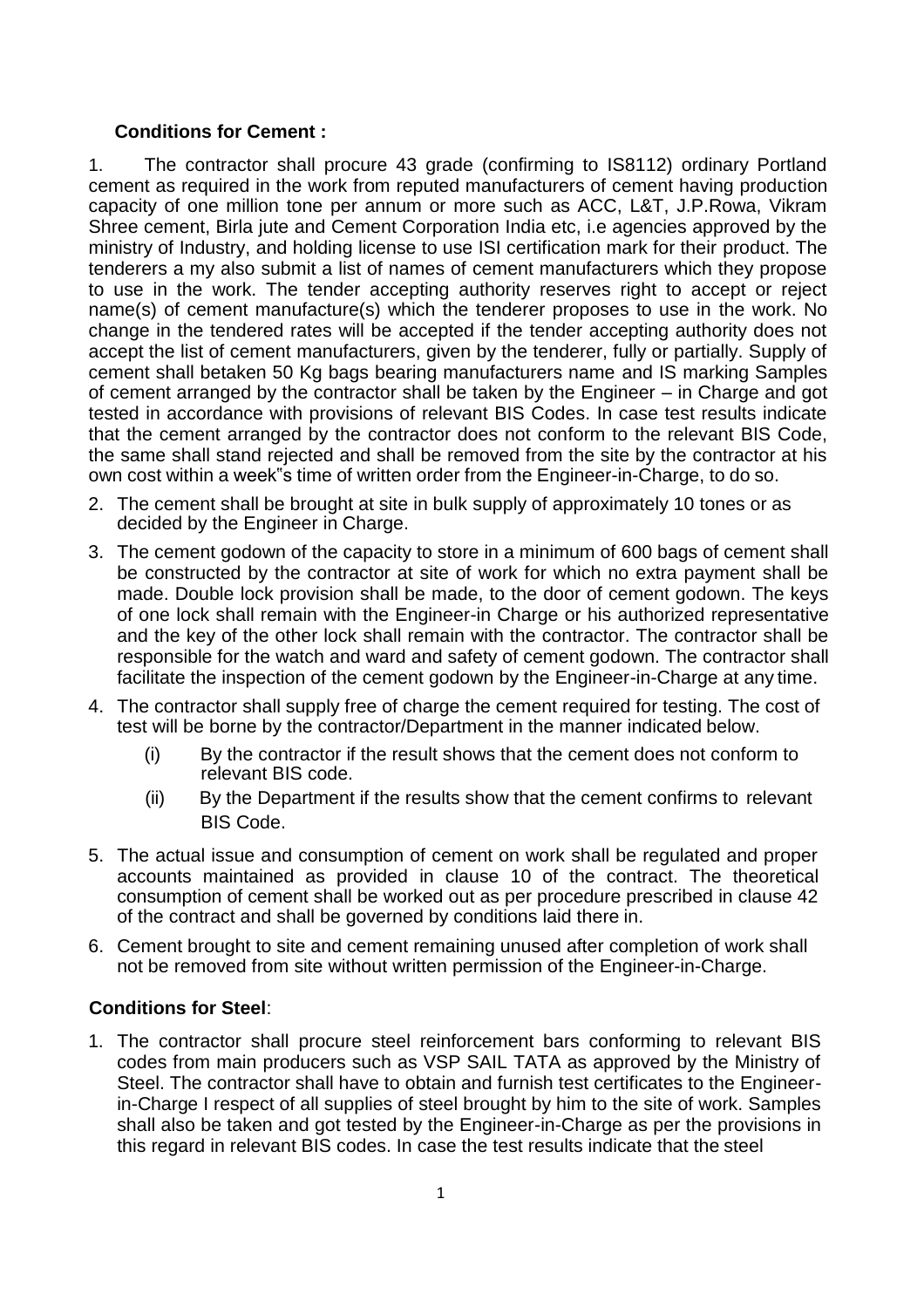arranged by the contractor does not conform to BIS codes, the same shall stand rejected and shall be removed from the site of work by the contractor at his cost within a week"s time from written orders from the Engineer-in-Charge

- 2. The steel reinforcement shall be brought to the site in bulk supply of 10 tones or more or as decided by the Engineer-in-Charge.
- 3. The steel reinforcement shall be stored by the contractor at site of work in such a way as to prevent distortion & corrosion and nothing extra shall be paid on this account. Bars of different sizes and length shall be stored separately to facilitate easy counting and checking.
- 4. For checking nominal mass tensile strength bend test, re bend test etc., specimen of sufficient length shall be cut from each size of the bar at random at frequency not less that specified below.

| Size of bar       | For consignment below 300<br>tones.                              | For consignment over 300<br>tones.               |
|-------------------|------------------------------------------------------------------|--------------------------------------------------|
| Under 10mm<br>dia | One sample for each 25<br>tones or Part thereof.                 | one sample for each 40 tones<br>or Part thereof  |
|                   | 10 to 16 mm dia One sample for each 35<br>tones or Part thereof. | one sample for each<br>45tonnes or Part thereof. |
| Over 16mm dia     | One sample for each 45<br>tones or Part thereof.                 | one sample for each 50 tones<br>or Part thereof. |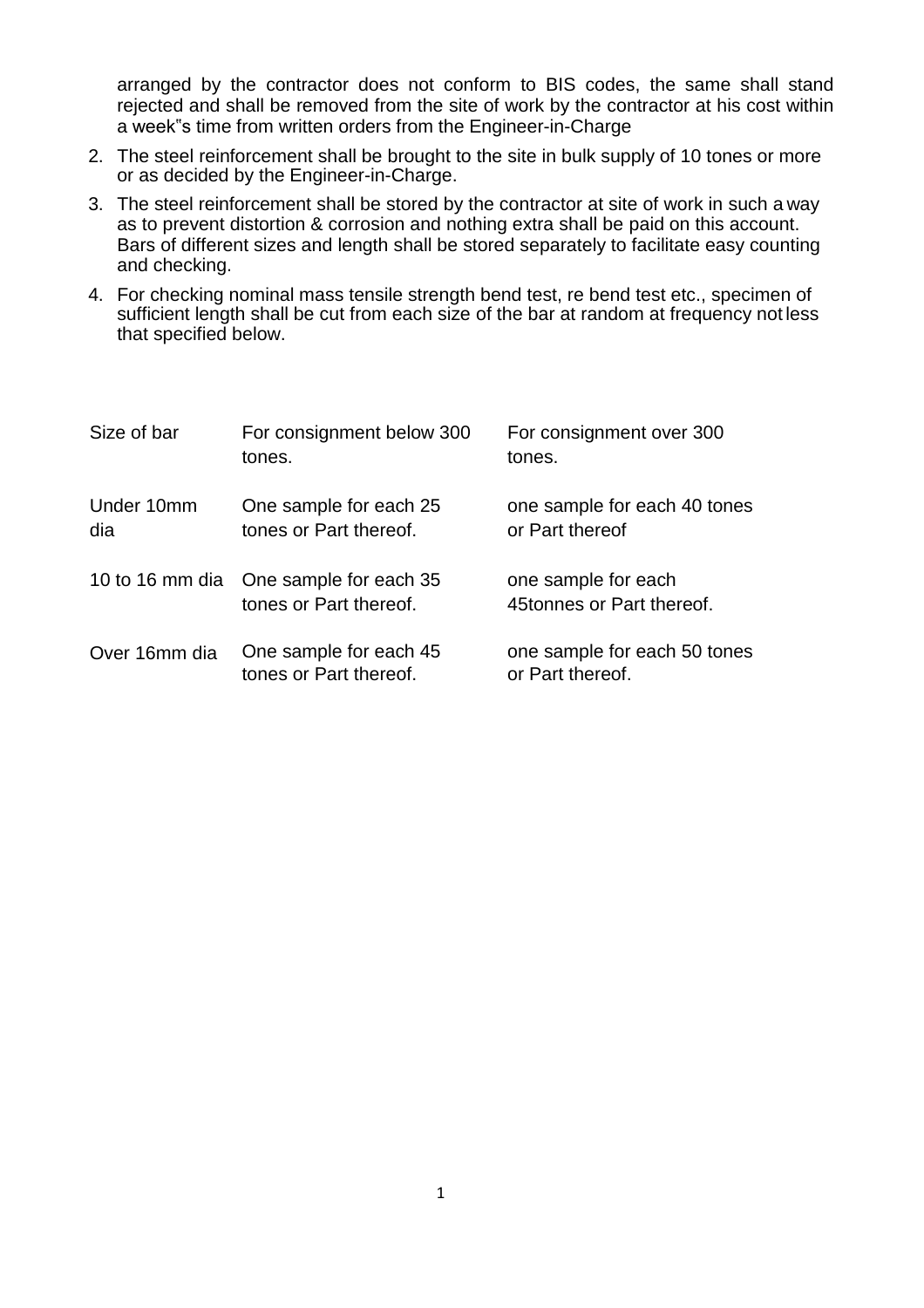5. The contractor shall supply free of charge the steel required for testing. The cost of tests shall be borne by the contractor/Department in the manner indicated below : By the contractor, if the results show that the steel does not conform to relevant BIS codes.

By the Department, if the results show that the steel conforms to relevant BIS codes.

- 6. The actual issue and consumption of steel on work shall be regulated and proper accounts maintained as provided in clause 10 of the contract. The theoretical consumption of steel shall be worked out as per procedure prescribed in clause 42 of the contract and shall be governed by conditions laid therein.
- 7. Steel brought to site and steel remaining unused shall not be removed from site without the written permission of the Engineer-in-Charge.

## **SPECIAL CONDITIONS:**

- 1. Unless otherwise provided in the Schedule of Quantities of CPWD Specifications the rates tendered by the Contractor shall be inclusive and shall apply to all heights, lifts, leads and depths of the building and nothing extra shall be payable to him on this account.
- 2. The contractors shall make their own arrangements for obtaining electric connections if required and make necessary payments directly to the department concerned.
- 3. Other agencies doing works related with this project may also simultaneously execute their works and the contractor shall afford necessary facilities for the same. The contractor shall leave such necessary holes, openings etc., for laying/burying in the work pipes, cables, conduits, clamps, boxes, and hooks for fan clamps etc., as may be required for other agencies. Conduits for electrical wiring/cables will be laid in a way that they leave enough space for concreting and do not adversely affect the structural members. Nothing extra over the agreements rates shall be paid for the same.
- 4. Some restrictions may be imposed by the security staff etc., on the working and for movement of labour, materials etc., The contractor shall be bound to follow all such restrictions/instructions and nothing extra shall be payable on this account.
- 5. a) The work shall be carried out in a manner complying in all respects with the requirements of relevant by laws of the local body under the jurisdiction of which the work is to be executed and/or as directed by the Engineer –in-Charge. And nothing extra will be paid on this account.

b) If as per municipal rules the huts for labour are not to be erected at the site of work by the contractors. The contractors are required to provide such accommodation as is acceptable to local bodies and nothing extra shall be paid on this account.

c) The contractor shall comply with proper legal orders and directions of local or public authority or municipality and abide by their rules and regulations and pay all fees and charges, which he may be liable to pay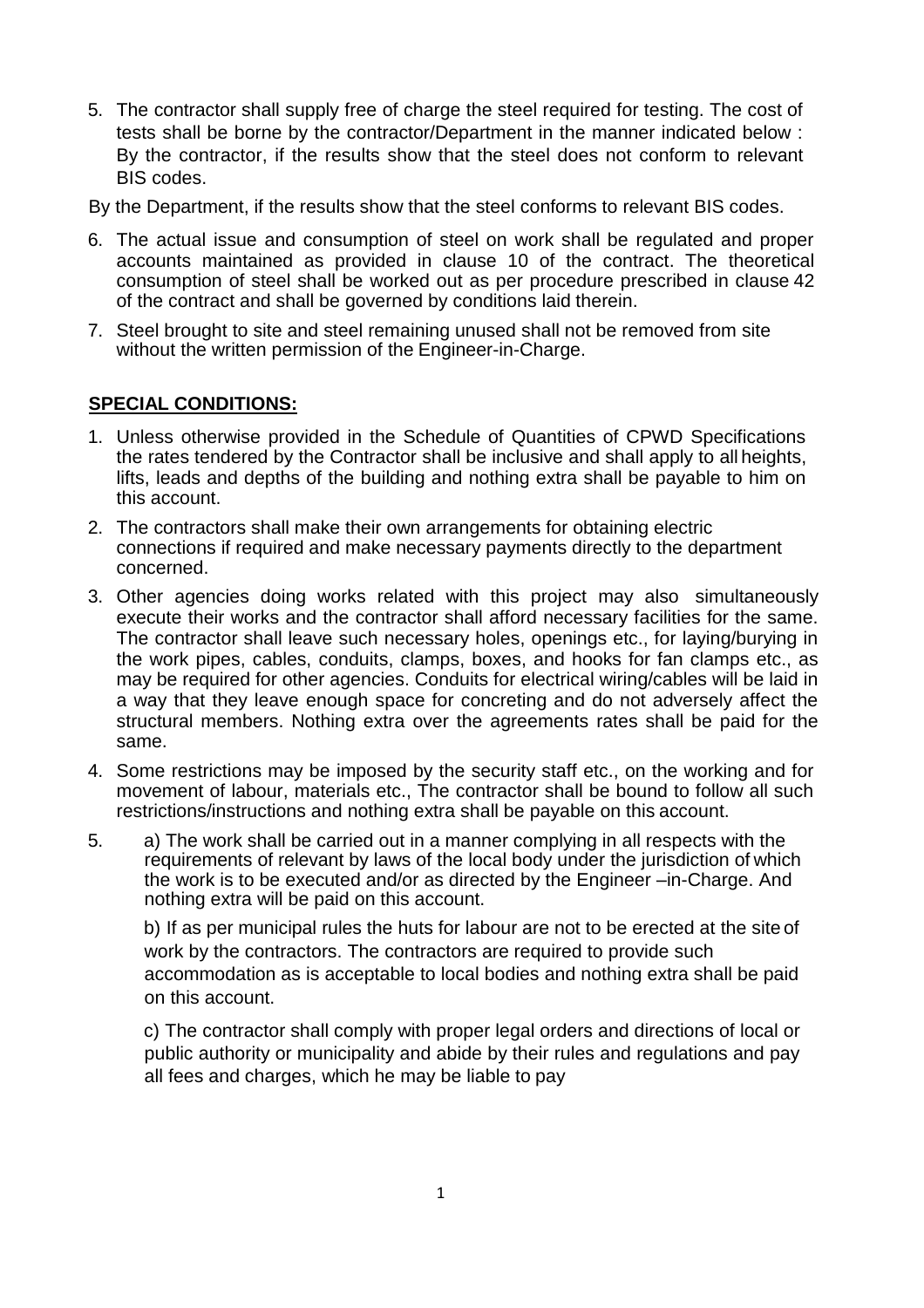- 6. Mines & Quarries recovery of seignior-age charges from the bills of the contractors royalty at the prevalent rates shall be deducted from the bills of the contractor on the material ( where royalty is payable on materials like boulders, sand etc.) as per Govt of A.P. G.O. No. 217 dated 29/09/2004 (Copy enclosed) if the contractor fails to produce the documentary evidence having paid the seignior-age charges to the government. The quoted rate of the contractor shall be inclusive of all such royalty and taxes etc. and nothing extra shall be payable on this account.
- 7) The Contractor will have to work according to the program for work approved by the Engineer-in-Charge. The contractor shall construct a sample unit wherever applicable complete in all respect within time specified by the Engineer-in-Charge.
- 8) The contractor shall take instructions from the Engineer-in-Charge for stacking of material in any place. No excavated earth or building material shall be stacked on areas where other buildings roads, services or compound walls are to be constructed.
- 9) Cement godown shall be provided with a single door with two locks. The keys of one locks shall remain with Engineer-in-Charge of work or his authorized representative and that of the other lock with the authorized agent of the contractor at the site of work so that the cement is removed from the godown according to the daily requirement with the knowledge of both the parties and proper account maintained in standard proforma.
- 10)The contractor shall be fully responsible for the safe custody of the materials issued to him even if the materials are under double lock system.
- 11) The contractor shall construct suitable godowns yards at the site of work for storing all other materials so as to be safe against damage by sun, rain, fire, theft etc., at his own cost and also employ necessary watch and ward establishments for the purpose at his cost.
- 12) The steel doors windows, ventilators and composite units shall be got fabricated in works shop duly approved by the Engineer-in-Charge.

13)The proof of execution certificate should be signed/countersigned by an officer not below the rank of Executive Engineer. The tender should be able to arrange steel centering and shuttering with steel propping for an area of up to 800 Sqm at a time for concrete work.

14) The contractor has to submit bar chart for the execution of the work duly signed by the contractor so as to complete the work stipulated time period.

15) Intending tenderers are advised to visit the site and get acquainted with site conditions before tendering.

16) Any delay / failure on the part of the tenderer to arrange for men and materials at required time shall not be considered as valid hindrance.

17) The contractor has to furnish monthly progress report indicating both physical and financial status of the work.

18) Water charges: Clause 31 A of P W D - 8 for unfiltered water supply is not applicable since the contractor has to arrange water for construction purposes and this water shall be tested from a recognized laboratory periodically as directed by the Engineer-in-Charge. Testing charges will be borne by the contractor.

19) The contractor shall supply free of charge the steel required for testing. The cost of test shall be borne by the contractor /Department in the manner indicated below:

(i) By the contractor if the results show that the steel does not conform to relevant BIS codes.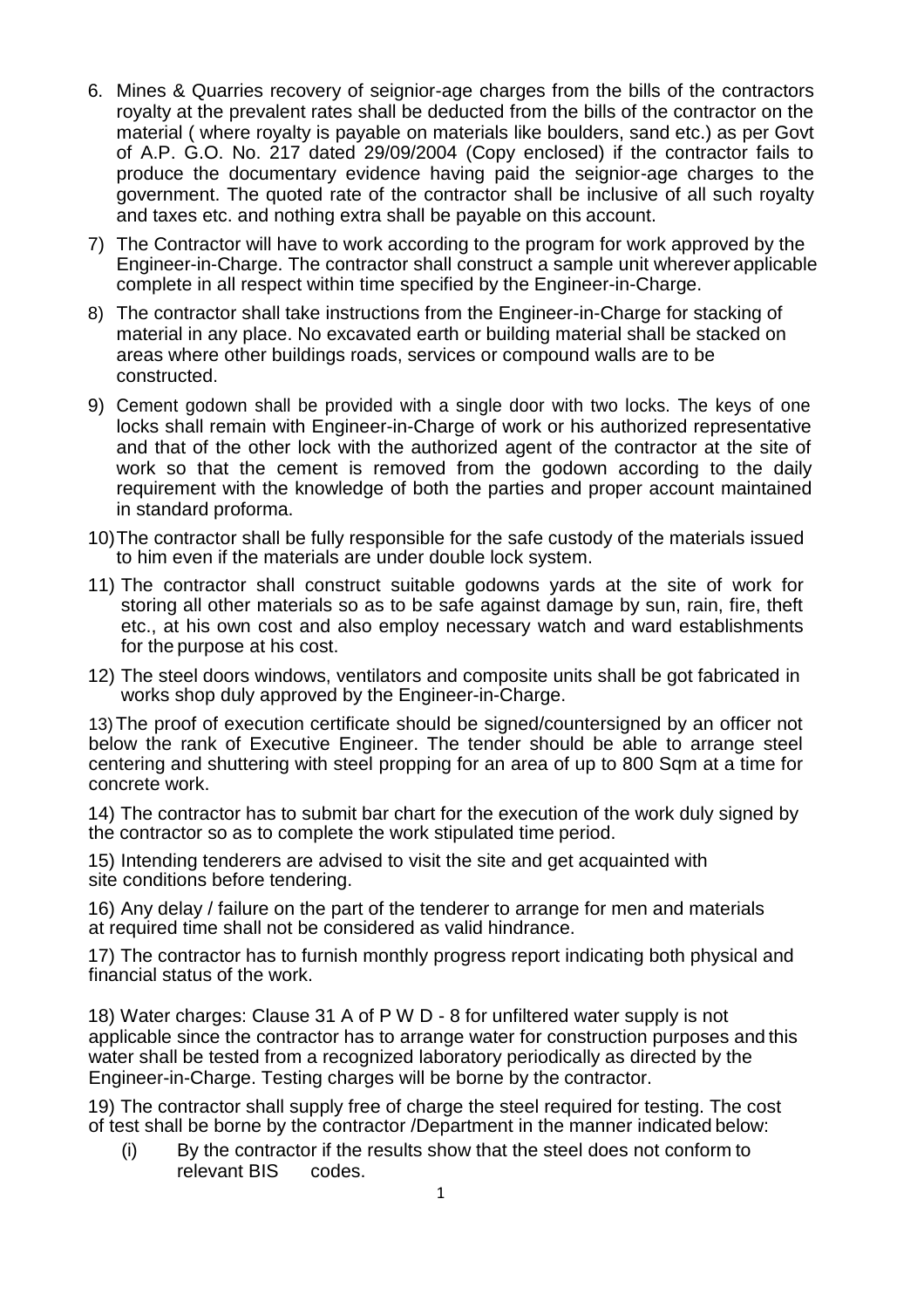(ii) By the Department if the results show that the steel conforms to relevant BIS codes

20) The actual issue and consumption of steel on work shall be regulated and proper accounts maintained as provided in clause 10 of the contract. The theoretical consumption of steel shall be worked out as per procedure prescribed in clause 42 of the contract and shall be governed by conditions laid therein.

21) Steel brought to site and steel remaining unused shall not be removed from site without the written permission of the Engineer-in-Charge.

22) The contractor shall furnish to the Department all the purchase invoices both for cement and steel for every consignment.

23) Weight being calculated with the help of table-IV in Para 5.3.3. Of CPWD specifications 1996 however for bars M S /cold twisted up to and including 10 mm the following procedure shall be adopted. The average sectional weight for each diameter shall be arrived at from samples for each lot of steel received at site. The actual weight of steel issued shall be modified to take into account the variation between the actual and the standard co-efficient given in table IV and the contractors accounts will be debited by the cost modified quantity only. The decision to be followed for determining the average sectional weight of each lot Quantity of each diameter of steel received at site of work each lot. Quantity of each diameter of steel received at site if work each day will constitute one single lot for this purpose.

24) All materials obtained from Government stores or otherwise shall be got checked by the Junior Engineer in-Charge of the works on receipt of the same at site before use.

25) The contractor should also dismantle the entire structure along with the foundations of the existing buildings and refill with earth in the dismantled foundations wherever necessary. The contractor should not use any serviceable /unserviceable materials obtained from the dismantlement in the construction if new buildings.

26) The contractor should use factory made round type cover blocks for all R C C works to avoid displacement of bars in any directions and to ensure proper cover.

27) Sometimes it shall not be possible to pay monthly bills on account of non-availability of LOC/Budget/Deposit. No claim shall be entertained for slow progress stoppage of work on this account.

28)Materials having BIS marking shall be used on work. In case any materials where the BIS marking is not available such materials should be got from the firms approved by the Chief Engineer (SZ) II Where no such approval exists then the shall be got approved from the Engineer in charge. The materials procured without such approval will not be allowed for use in the work.

29) All aluminium extruded doors and windows shall be manufactured from standard extruded aluminium section manufactured by JINDAL INDAL or the firms approved by CE SZII.

30) Terrazzo tiles to be used shall be got from firm as approved by the CE SZII.

31) Before use in work samples of granite and marble slabs, shade of laminated

particleboards and samples of manufactured items/fittings have to be got approved from the Engineer in charge.

32) Steel windows shall be manufactured in the workshop duly approved by CE SZ II from standard sections having BIS marking from approved manufacturers like Sen Harvicks/Metal Window Corporation/Madhu Industries or from the firms approved by the EE., Maintenance Unit- - NIRD., Rajendranagar, Hyderabad.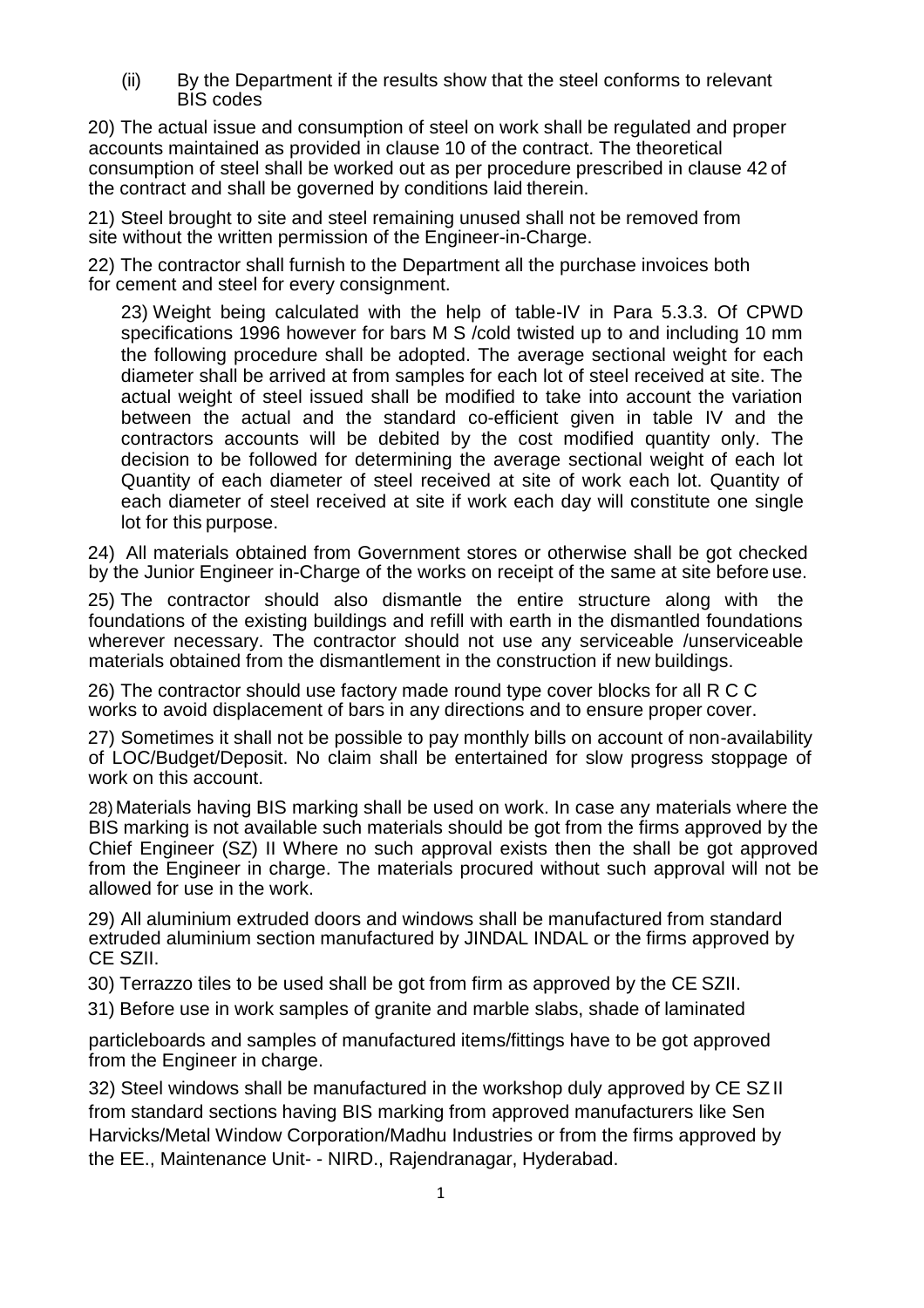## **Form Of Performance Security Bank Guarantee Bond**

| In consideration of the Director General, NIRD (hereinafter called "The                                                                                                      |                                                                                                                                                                                                                                                                      |
|------------------------------------------------------------------------------------------------------------------------------------------------------------------------------|----------------------------------------------------------------------------------------------------------------------------------------------------------------------------------------------------------------------------------------------------------------------|
| Government") having agreed under the terms and conditions of agreement                                                                                                       |                                                                                                                                                                                                                                                                      |
|                                                                                                                                                                              | Dated. made                                                                                                                                                                                                                                                          |
|                                                                                                                                                                              | and                                                                                                                                                                                                                                                                  |
|                                                                                                                                                                              | (hereinafter called "the said contractor(s)")                                                                                                                                                                                                                        |
| for the work                                                                                                                                                                 |                                                                                                                                                                                                                                                                      |
|                                                                                                                                                                              |                                                                                                                                                                                                                                                                      |
| (herein after called "the said Agreement") having agreed to production of a                                                                                                  |                                                                                                                                                                                                                                                                      |
| irrevocable Bank Guarantee for Rs.                                                                                                                                           |                                                                                                                                                                                                                                                                      |
|                                                                                                                                                                              |                                                                                                                                                                                                                                                                      |
|                                                                                                                                                                              | only) as security/guarantee from                                                                                                                                                                                                                                     |
| the contractor(s) for compliance of his obligations in accordance with the terms                                                                                             |                                                                                                                                                                                                                                                                      |
| and conditions in the said agreement,                                                                                                                                        |                                                                                                                                                                                                                                                                      |
| We, Messenborrow Messenborrow Mereinafter referred to as "the                                                                                                                |                                                                                                                                                                                                                                                                      |
| Bank") (Indicate the name of the Bank)                                                                                                                                       |                                                                                                                                                                                                                                                                      |
| hereby undertake to pay to the Government an amount not<br>exceeding Rs.                                                                                                     |                                                                                                                                                                                                                                                                      |
|                                                                                                                                                                              | Only) on                                                                                                                                                                                                                                                             |
| demand by the Government.                                                                                                                                                    |                                                                                                                                                                                                                                                                      |
| 2.                                                                                                                                                                           | We_________________do hereby undertake<br>to pay the amounts                                                                                                                                                                                                         |
| (Indicate the name of the Bank)                                                                                                                                              |                                                                                                                                                                                                                                                                      |
| be conclusive as regards the amount due and payable by the Bank under this<br>Guarantee.<br>However, our liability under this guarantee shall be restricted to an amount not | due and payable under this Guarantee without any demure, merely on a demand from<br>the Government stating that the amount claimed is required to meet the recoveries due<br>or likely to be due from the said contractor(s). Any such demand made on the Bank shall |
|                                                                                                                                                                              | only).                                                                                                                                                                                                                                                               |
| 3.                                                                                                                                                                           | We, the said Bank further undertake to pay to the Government any money<br>so demanded notwithstanding my dispute or disputes raised by the contractor(s)                                                                                                             |

so demanded notwithstanding my dispute or disputes raised by the contractor(s) in any suit or proceeding pending before any court or Tribunal relating thereto, out liability under this present being absolute and unequivocal. The payment so made by us under this bond shall be valid discharge of our liability for payment there under and the contractor(s) shall have no claim against us for making such payment.

4. We **further agree** 

that the guarantee herein (Indicate the name of the Bank)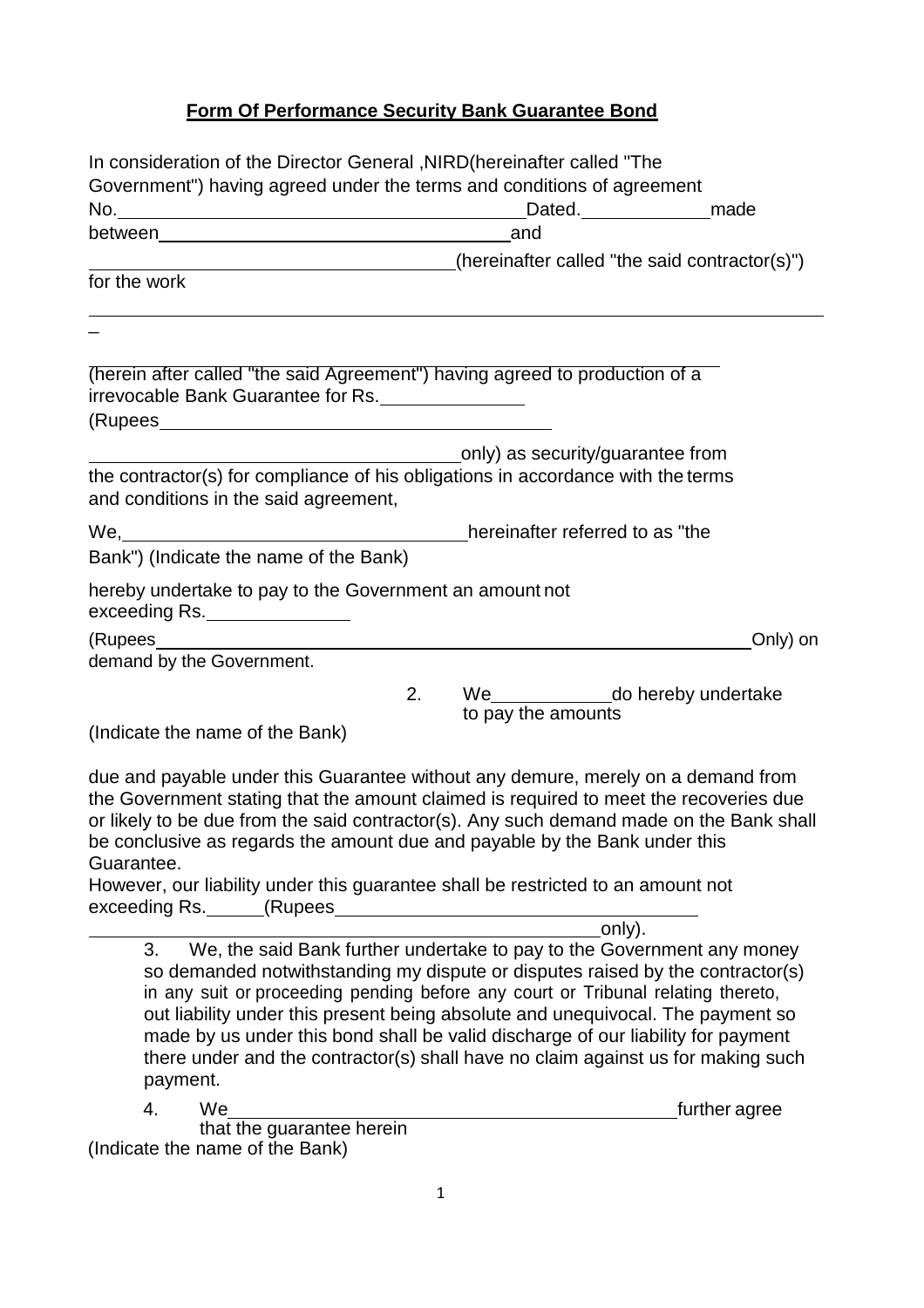contained shall remain in full force and effect during the period that would be taken for the performance of the said agreement and that it shall continue to be enforceable till all the dues of the Government under or by virtue of the said agreement have been fully paid and its claims satisfied or discharged or till Engineer-in-charge on behalf of the government certified that the terms and conditions of the said agreement have been fully and properly carried out by the said contractor(s) and accordingly discharges this guarantee.

5. We further agree

with the Government (Indicate the name of the Bank)

that the Government shall have the fullest liberty without our consent and without effecting in any manner our obligations hereunder to vary any of the terms and conditions of the said agreement or to extend time of performance by the said contractor(s) from time to time or to postpone for any time or from time to time any of the powers exercisable by the Government against the said contractor(s) and to for-bear or enforce any of the terms and conditions relating to the said agreement and we shall not be relieved from our liability by reason of any such variation, or extension being granted to the said

contractor(s) or for any forbearance, act of omission on the part of the Government or any indulgence by the Government to the said contractor(s) or by any such matter or thing whatsoever which under the law relating to sureties would, but for this provision, have effect of so relieving us.

- 6. This guarantee will not be discharged due to the change in the constitution of the Bank or the contractor(s).
- 7. We undertake not to revoke this (Indicate the name of the Bank) lastly

guarantee except with the previous consent of the Government in writing.

8. This quarantee shall be valid up to unless extended on demand by Government. Notwithstanding any mentioned above, our liability against this guarantee is restricted to Rs. (Rupees

only) and unless a claim in writing is lodged with us within six months of the date of expiry or the extended date of expiry of this guarantee all our liabilities under this guarantee shall stand discharged.

| Dated the | day of |                           |
|-----------|--------|---------------------------|
| for       |        | (Indicate the name of the |
| Bank)     |        |                           |